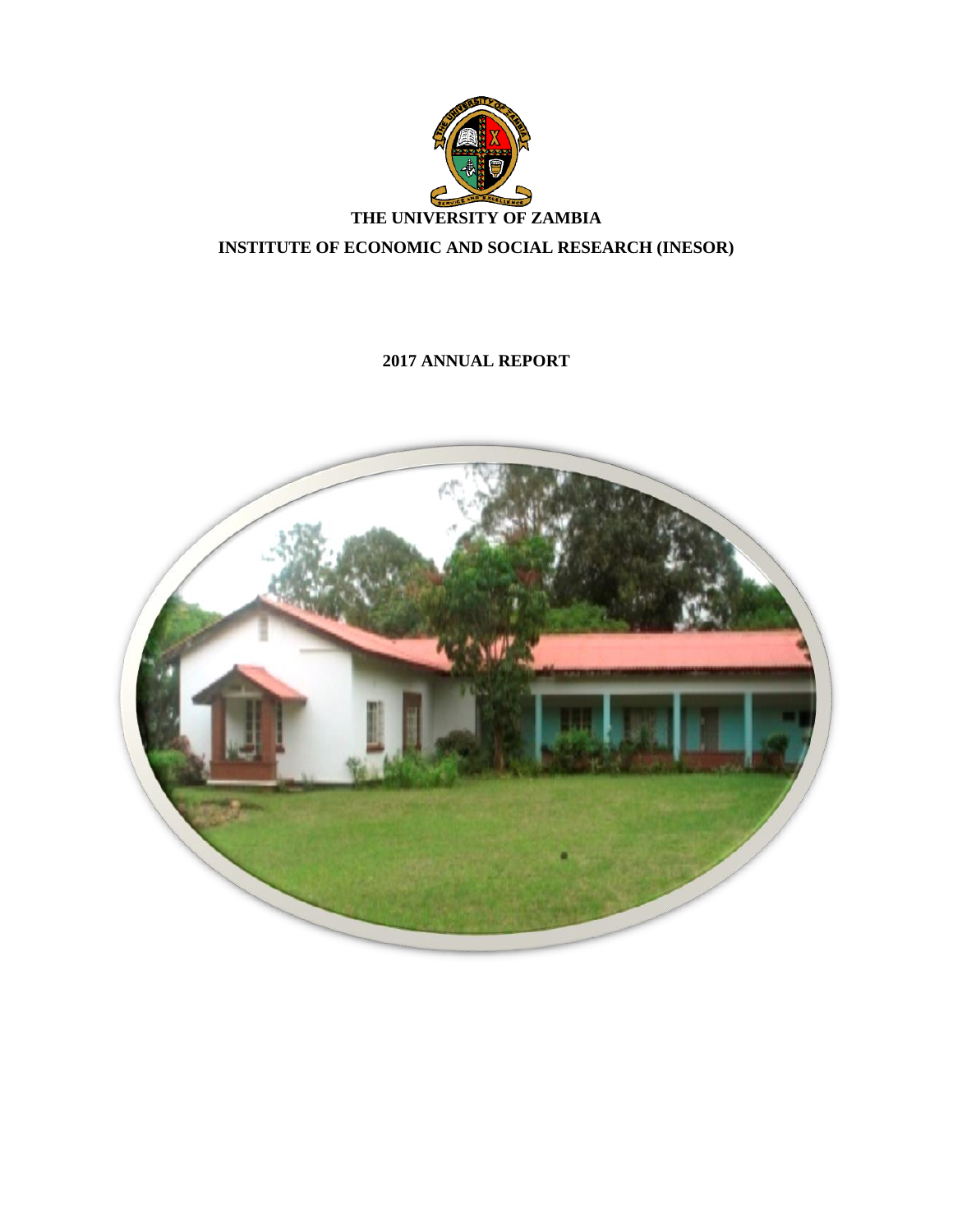# **Table of Contents**

 $\begin{array}{|c|c|} \hline \hline \end{array}$ 

| 1.0   |                                                                                  |
|-------|----------------------------------------------------------------------------------|
| 2.2   |                                                                                  |
| 2.2.1 |                                                                                  |
| 2.2.2 |                                                                                  |
| 2.2.3 |                                                                                  |
| 2.2.4 |                                                                                  |
| 2.2.5 |                                                                                  |
| 2.2.6 |                                                                                  |
| 2.3   |                                                                                  |
| 2.3.1 |                                                                                  |
| 2.3.2 |                                                                                  |
| 2.3.3 |                                                                                  |
| 2.3.4 |                                                                                  |
| 2.3.5 |                                                                                  |
| 2.3.6 |                                                                                  |
| 2.3.7 | <b>INESOR Human Resources Establishment, Appointment and Promotion Committee</b> |
| 2.3.8 | INESOR HR establishment, Appointment and Promotion Committee (Non Academic)12    |
| 2.3.9 |                                                                                  |
| 2.4   |                                                                                  |
| 2.4.1 |                                                                                  |
| 2.4.3 |                                                                                  |
| 3.2.1 |                                                                                  |
| 3.2.2 |                                                                                  |
| 3.2.3 |                                                                                  |
| 3.3   |                                                                                  |
| 3.3.1 |                                                                                  |
| 3.4   |                                                                                  |
| 3.5   |                                                                                  |
| 3.5.1 |                                                                                  |
| 3.5.2 |                                                                                  |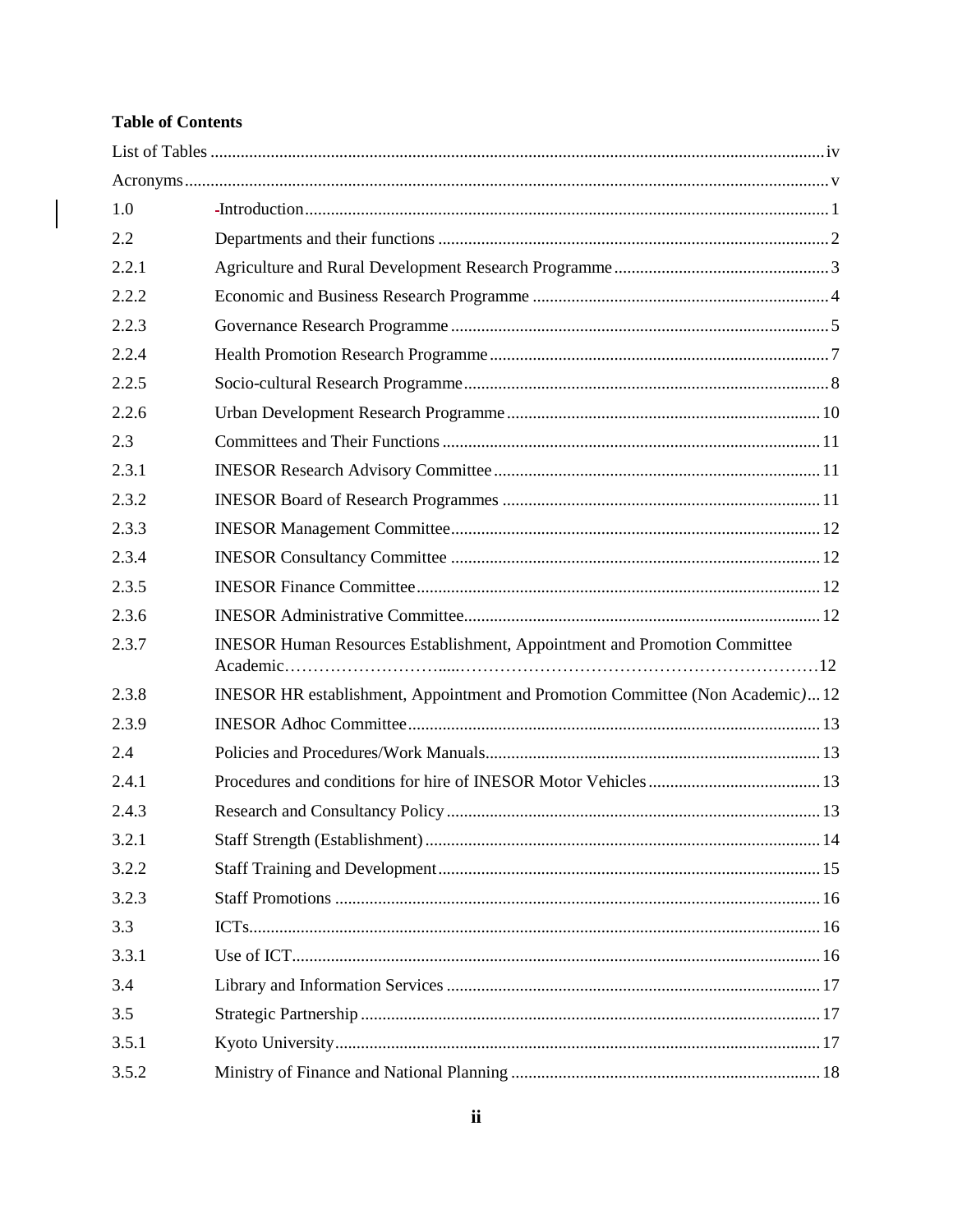| 4.0 |  |
|-----|--|
| 4.1 |  |
| 4.2 |  |
| 4.3 |  |
| 4.4 |  |
| 5.0 |  |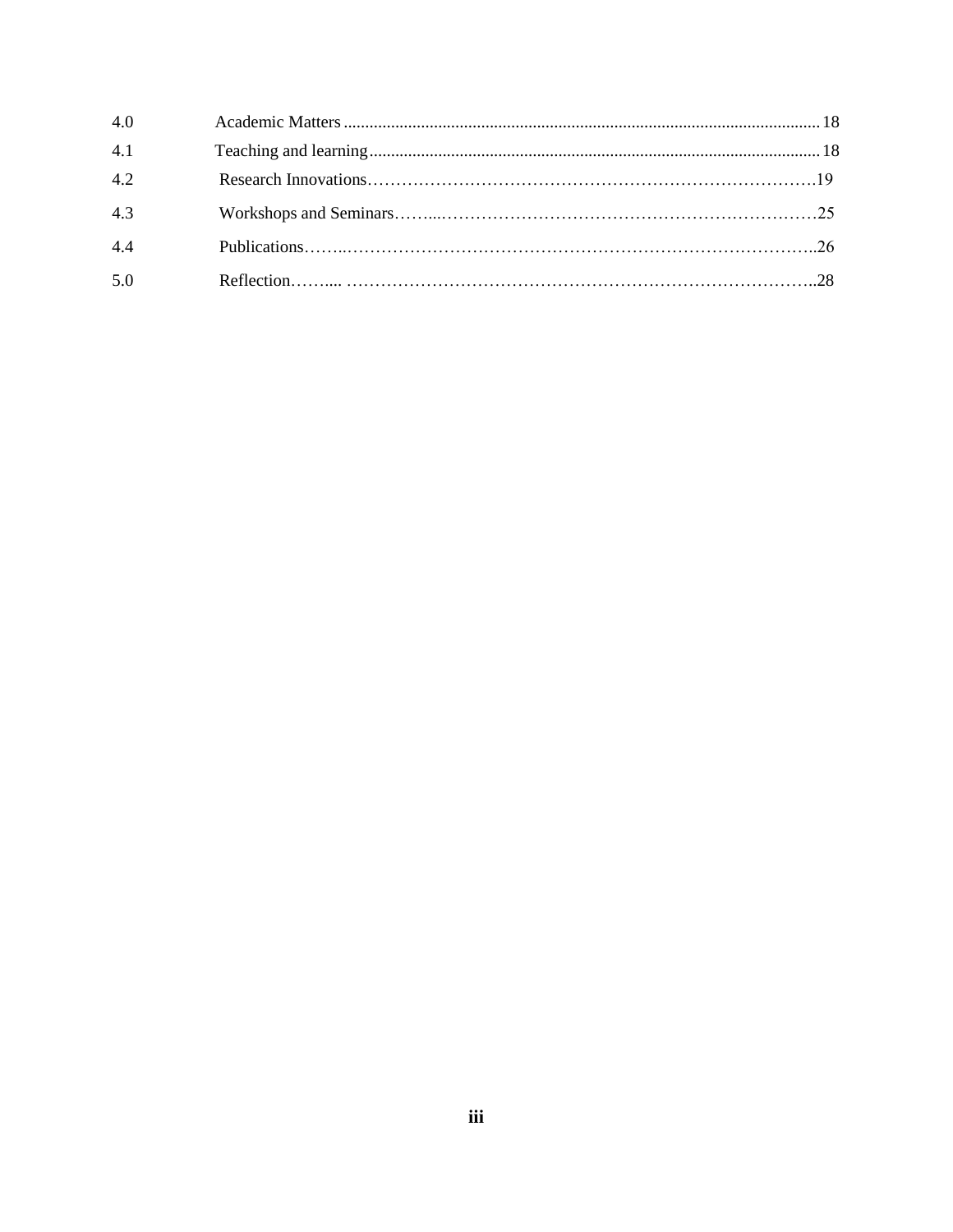<span id="page-3-0"></span>List of Tables

 $\Big|$ 

 $\mathcal{L}$ 

 $\begin{array}{c} \hline \end{array}$ 

| Table 3: Staff Development Programme – |  |
|----------------------------------------|--|
|                                        |  |
|                                        |  |
|                                        |  |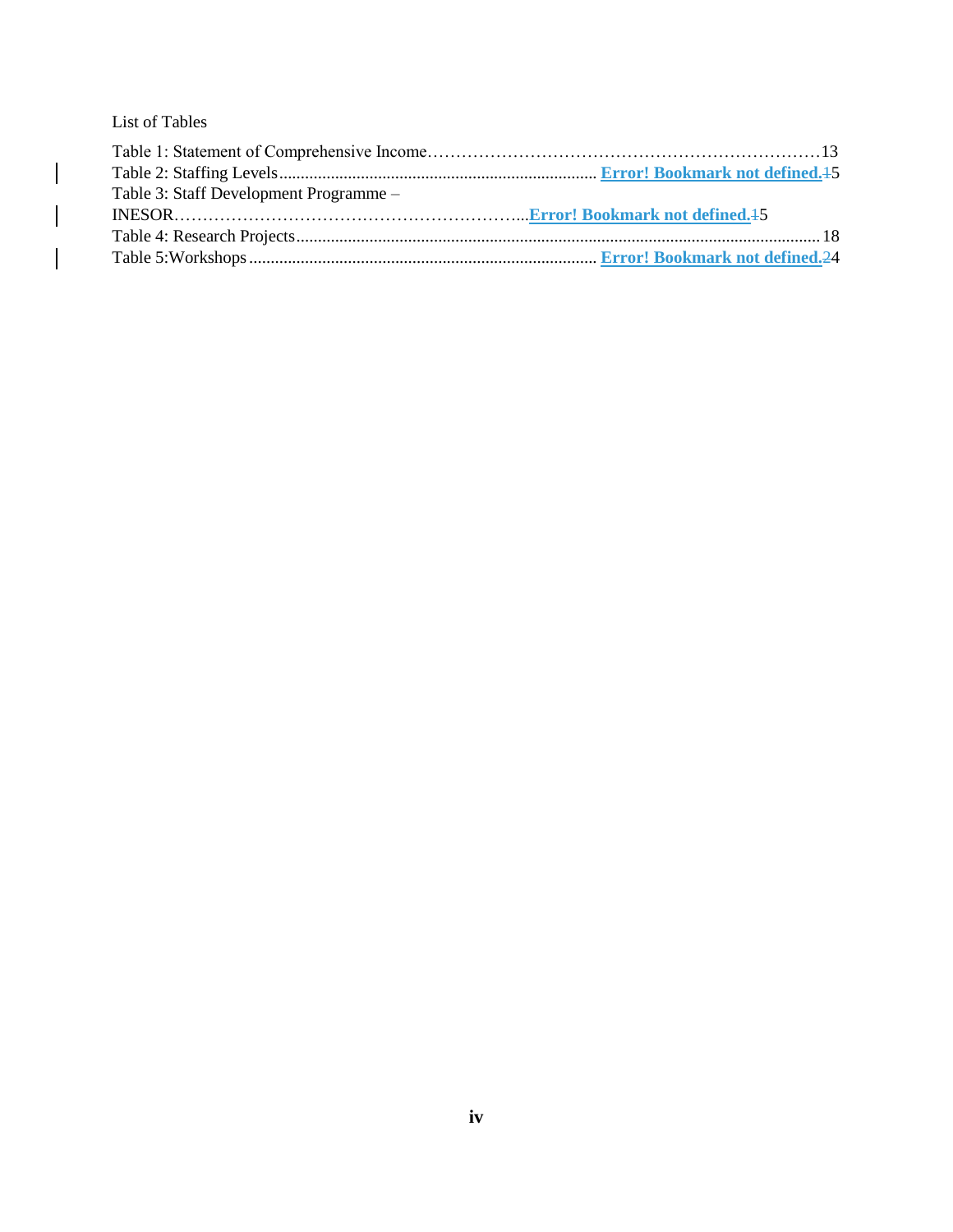# <span id="page-4-0"></span>**Acronyms**

| <b>ACC</b>     | <b>Anti-Corruption Commission</b>                     |
|----------------|-------------------------------------------------------|
| <b>AIDS</b>    | Acquired Immuned Deficiency Syndrome                  |
| <b>ALRN</b>    | <b>African Labour Research Network</b>                |
| <b>ANCEFA</b>  | African Network Campaign for Education for all        |
| <b>ARDRP</b>   | Agricultural and Rural Development Research Programme |
| <b>ART</b>     | <b>Anti-Retroviral Treatment</b>                      |
| <b>ASAFAS</b>  | Graduate School of Asian and African Studies          |
| CAAS           | Centre of African Area Studies                        |
| <b>CBU</b>     | Copperbelt University                                 |
| chNIS          | Child Health Nutrition Impactch Study                 |
| <b>CTPD</b>    | Center for Trade Policy and Development               |
| <b>DRGS</b>    | Directorate of Research and Graduate Studies          |
| <b>ECRDC</b>   | Elizabeth Colson Research and Documentation Centre    |
| <b>GDP</b>     | <b>Gross Domestic Product</b>                         |
| <b>GRP</b>     | Governance Research Programme                         |
| <b>FK/BEEP</b> | Fredskorpset Business Exchange Programme              |
| <b>FISP</b>    | Farmer Input Support Programme                        |
| <b>FNDP</b>    | Fifth National Development Plan                       |
| <b>FRA</b>     | Food Reserve Agency                                   |
| <b>FSDP</b>    | Financial Sector Development Plan                     |
| GRZ            | Government of the Republic of Zambia                  |
| <b>HIV</b>     | Human Immuno-defiency Syndrome                        |
| <b>HSS</b>     | School of Humanities and Social Securities Programme  |
| <b>HPRP</b>    | Governance Research                                   |
| <b>IAEN</b>    | <b>International Aids Economic Network</b>            |
| <b>ICT</b>     | <b>Information Communication Technologies</b>         |
| <b>ICH</b>     | Intangible Cultural Heritage                          |
| <b>IDE</b>     | <b>Institute for Distance Education</b>               |
| <b>ILO</b>     | International Labour Organisation                     |
| <b>INESOR</b>  | Institute of Economic and Social Research             |
| <b>IO</b>      | <b>Information Officer</b>                            |
| IOM            | International Organisation for Migration              |
|                |                                                       |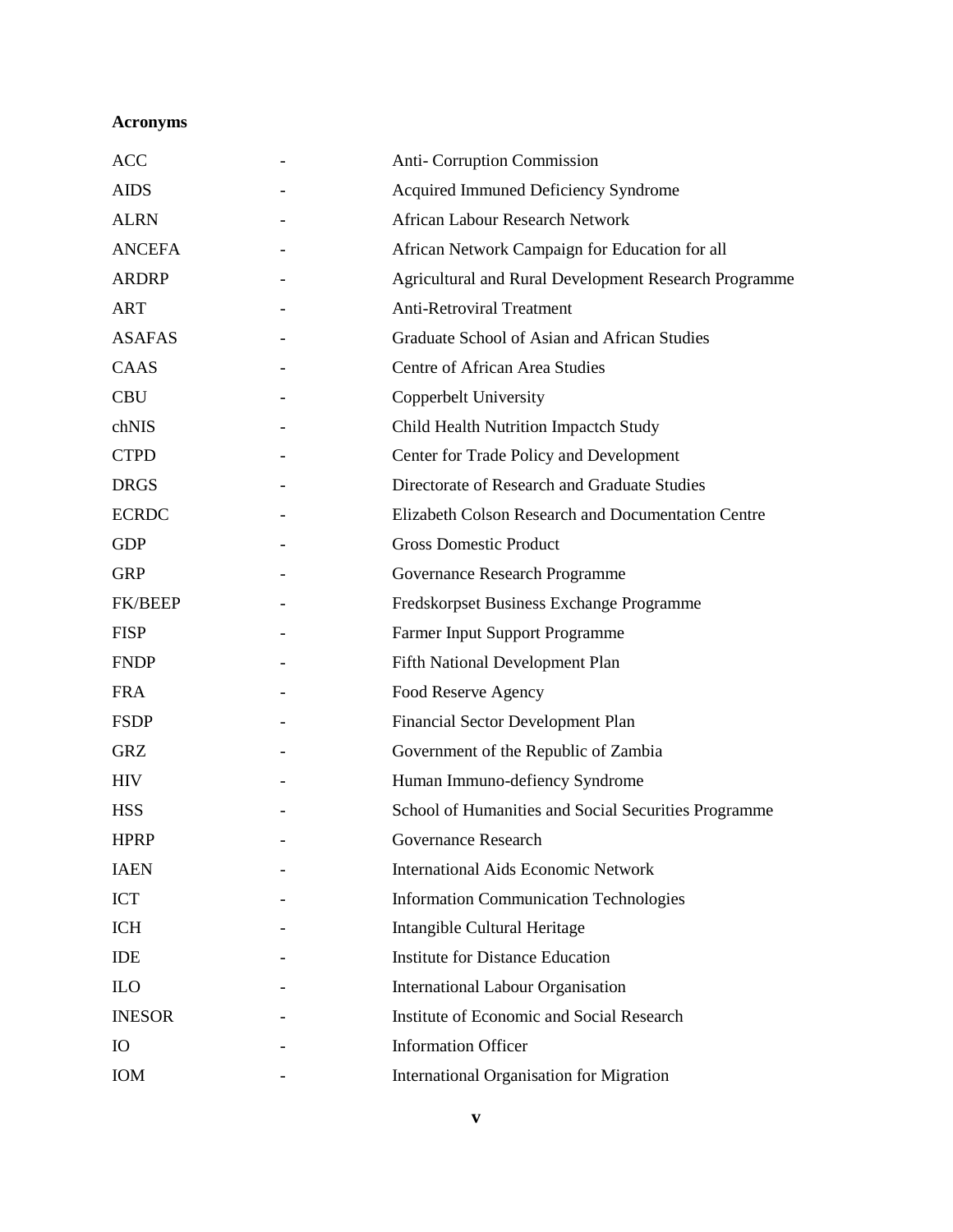| <b>IRDOS</b>                                    | <b>Integrated Rural Development Operationalisation Strategy</b> |
|-------------------------------------------------|-----------------------------------------------------------------|
| <b>KAP</b>                                      | Knowledge Attitudes and Practices                               |
| <b>LCMS</b>                                     | Living Conditions Monitoring Survey                             |
| <b>MDGs</b>                                     | Millennium Development Goals                                    |
| <b>MDRI</b>                                     | Multilateral Debt Relief Initiative                             |
| <b>MLSS</b>                                     | Ministry of Labour and Social Security                          |
| <b>MMD</b>                                      | Movement for Multi-Party Development                            |
| <b>MOFNP</b>                                    | Ministry of Finance and National Planning                       |
| <b>MOHA</b>                                     | Ministry of Home Affairs                                        |
| <b>MOTA</b>                                     | Ministry of Tourism and Arts                                    |
| <b>MOU</b>                                      | Memorandum of Understanding                                     |
| <b>NCC</b>                                      | <b>National Constitutional Commission</b>                       |
| $\rm NCD$                                       | Non Communicable Diseases                                       |
| <b>NGO</b>                                      | Non - Governmental Organisation                                 |
| <b>NHSP</b>                                     | National Health Strategic Plan                                  |
| <b>NTNU</b>                                     | Norwegian University of Science and Technology                  |
| NWO WOTRO -                                     | Netherlands Scientific Organisation                             |
| PhD                                             | Doctor of Philosophy                                            |
| <b>POLYGRAM</b>                                 | Capacity Building for Policy and Programming                    |
| <b>RAICN</b>                                    | Realigning Agriculture to improve Child Nutrition               |
| <b>SADC</b>                                     | Southern African Development Commission                         |
| <b>SILC</b>                                     | Savings and Internal Lending Communities                        |
| <b>SCRP</b>                                     | Socio- Cultural Research Programme                              |
| <b>SNDP</b>                                     | Sixth National Development Plan                                 |
| <b>STEPS OVC</b>                                | Sustainability through Economic Strengthening Prevention        |
| and Support for Orphans and Vulnerable Children |                                                                 |
| TB                                              | Tuberculosis                                                    |
| <b>UDRP</b>                                     | Urban Development Research Programme                            |
| <b>UNDP</b>                                     | <b>United Nations Development Programme</b>                     |
| <b>UNICEF</b>                                   | United Nations International Children's Emergency Fund          |
| <b>UNECA</b>                                    | United Nations Economic Commission for Africa                   |
| <b>UNESCO</b>                                   | United Nations Educational and Scientific Organisation          |
| <b>UNHCR</b>                                    | United Nations High Commission for Refugees                     |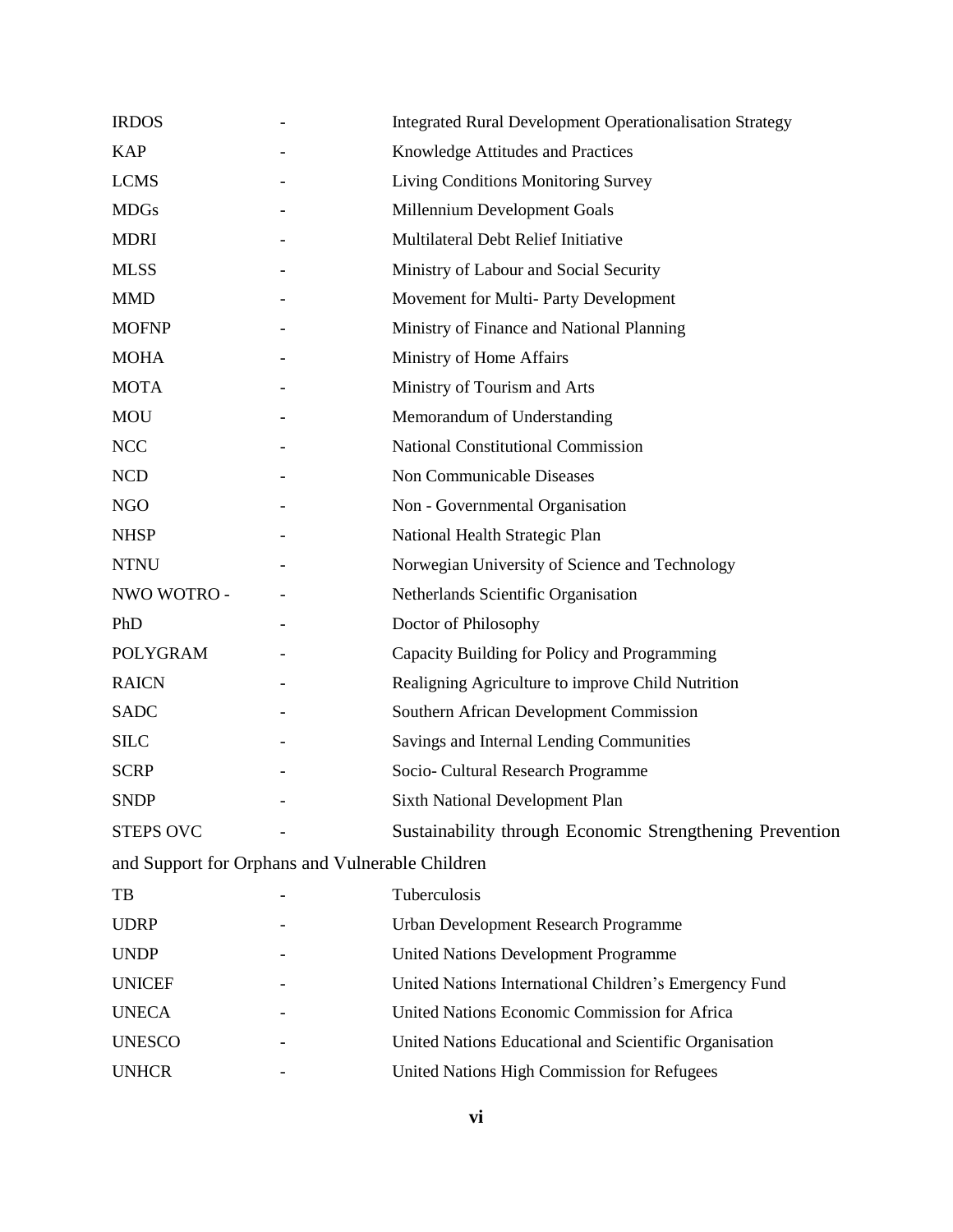| <b>USAID</b> |   | United States Agency for International Development |
|--------------|---|----------------------------------------------------|
| <b>WEF</b>   |   | World Economic Forum                               |
| <b>WHO</b>   |   | World Health Organisation                          |
| <b>WVZ</b>   | - | World Vision Zambia                                |
| <b>UNZA</b>  |   | University of Zambia                               |
| <b>ZOCS</b>  |   | Zambia Open Community Schools                      |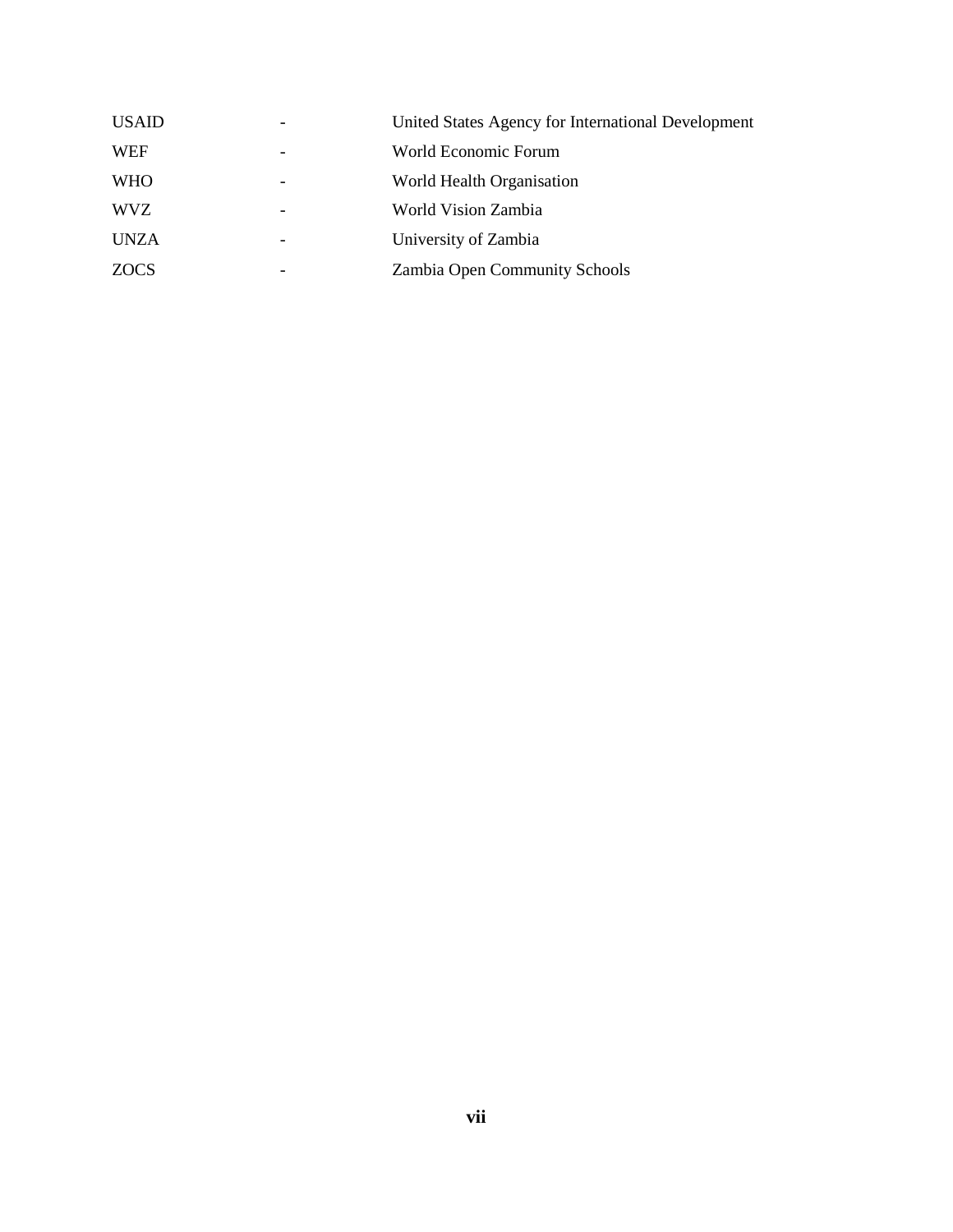### <span id="page-7-0"></span>**1.0 Introduction**

#### 1.0 Introduction

1.1 Brief Description of the School/ Unit

The Institute of Economic and Social Research (INESOR) is the Social Science research wing of the University of Zambia. Currently, INESOR is organized around six research programmes:

- Agricultural and Rural Development Research Programme (ADRP)
- Economic and Business Research Programme (EBRP)
- Governance Research Programme (GRP)
- Health Promotion Research Programme (HPRP)
- Socio-Cultural Research Programme (SCRP)
- Urban Development Research Programme (UDRP)

These programs are designed to encompass and promote interdisciplinary scholarly and development research in Zambia. The Institute has a strong multi-disciplinary team of 18 full-time Research Fellows with a minimum qualification of a Master's Degree and a team of 18 experienced support staff. The Director is the administrative and academic head of the Institute and is supported by a team of administrative staff.

INESOR is autonomous in its research operations and maintains its own accounts and is responsible for financing its daily operations. The Institute's core functions are research, teaching and supervision, training, consultancy, community and public service. The Institute provides research and related services to the Government of Zambia, the private sector, International development agencies and a whole range of bilateral and multilateral development agencies working in Zambia and Africa and the rest of the World. In terms of research infrastructure, INESOR has a fully functional Documentation and Information Centre called the Elizabeth Colson Research and Documentation Centre (ECRDC), an Information Office (IO) and Training Centre which is fully serviced with high speed Wi-Fi connectivity.

#### 1.2 Highlights of the year

1.2.1 Staff changes – The Institute experienced some staff changes during the period under review. One of the Accounts Clerk was dismissed on disciplinary grounds. In addition, the contracts of two Research Fellows in the Economic and Business Programme and Governance Research Programme, Dr. Mushiba Nyamazana and Dr. Choolwe Beyani respectively came to an end.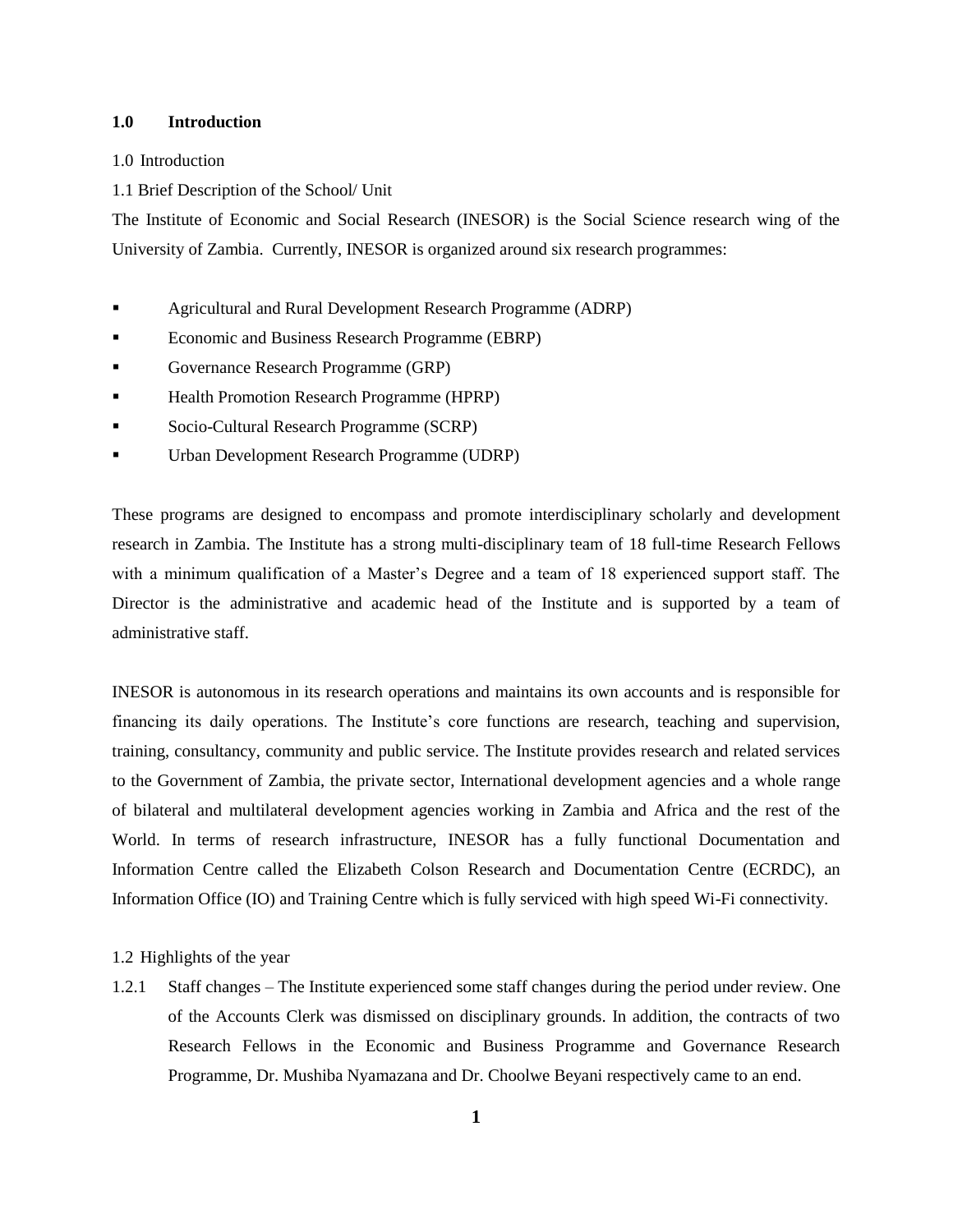- 1.2.2 Conclusion of Projects A number of the ongoing research projects were concluded in 2017. Some of these are:
	- i. Gender Perception Survey in collaboration with Ministry of Gender and UNDP
	- ii. Child Health Nutrition Impact Study in collaboration with World Vision Zambia (WVZ)
	- iii. Maternal, Neonatal and Child Health in collaboration with WVZ
	- iv. Study on Sexual and Gender Based Violence in the Refugee Camps in collaboration with International Organisation for Migration (IOM)

1.2.3 Initiation of Projects – The Institute initiated one project in Collaboration with World Vision Zambia titled Baseline Survey of WVZ Technical Programme. The project was meant to conduct a baseline of the next round of interventions for WVZ as well as evaluate the effectives of the just ended round of interventions.

#### **2.0 School/ Unit Governance**

#### **2.1 Structure**

The Institute of Economic and Social Research is headed by the Director who is elected by academic members of staff for a three (3) year term of office and may serve for two (2) terms. The Director runs the Institute with the help of the Assistant Director who assists the Director with administrative planning, management and coordination of research projects in the Institute. Research Programme Coordinators on the other hand are responsible for planning, managing and coordinating research projects of the Institute's six designated research projects on behalf of management.

#### <span id="page-8-0"></span>**2.2 Departments and their functions**

The Institute conducts its activities through its six (6) Research Programmes. The six (6) Research Programmes are complimented by the Financing and Administration Units. The INESOR Administrative structure is lean and simple, marked by a participatory and transparent management style, which allows for easy coordination of research activities and smooth flow of information.

In terms of organization, the Administration Office is made up of the Office of the Assistant Registrar, Senior Administrative Office, Purchasing Office, Stores Office, Information Technology Office, Finance office, Information Office and Documentation Centre. The role of Administration Office is to ensure that the operations of the Institute run smoothly.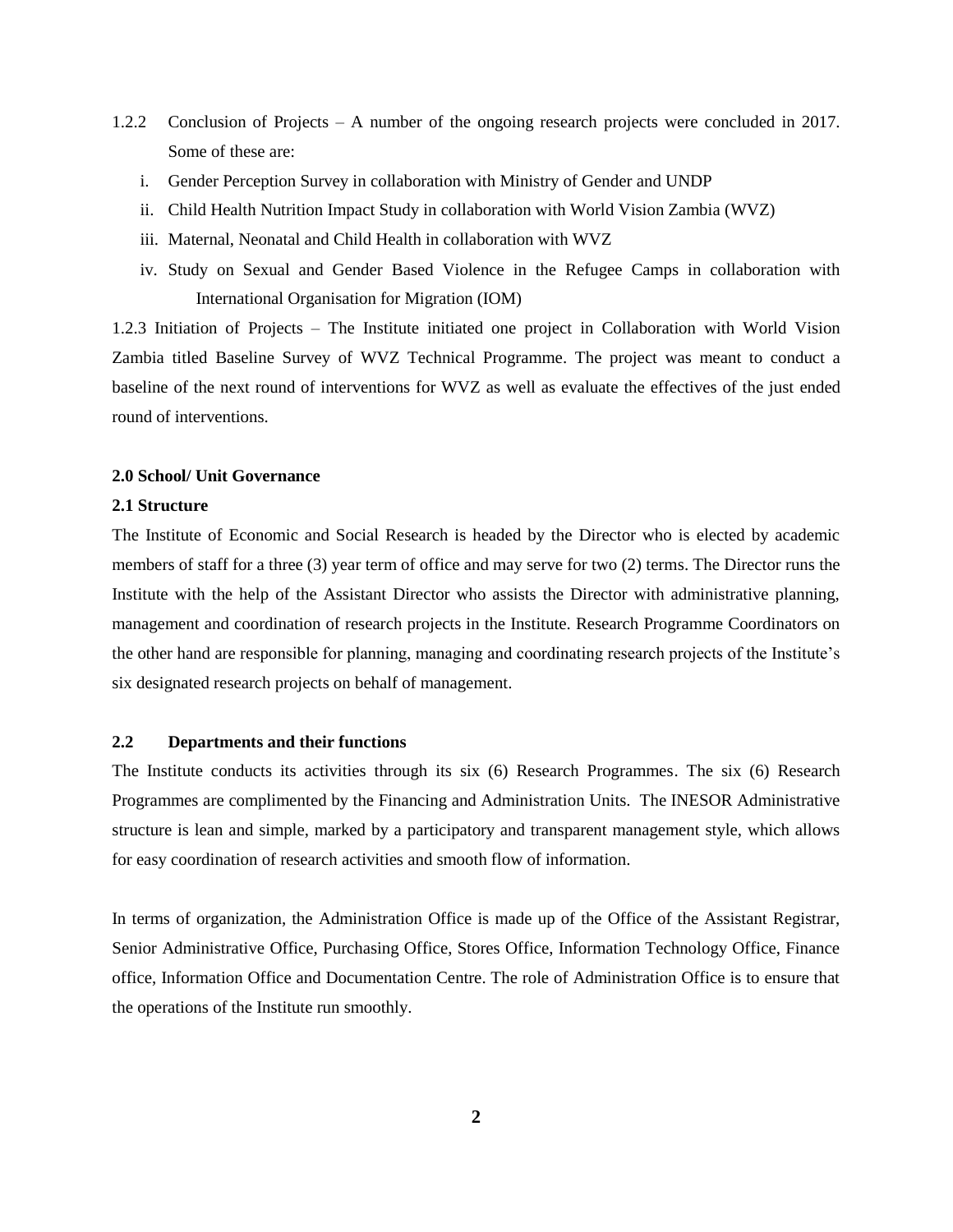The Institute works through a multidisciplinary research team of six research programmes namely Agriculture and Rural Development, Economic and Business Research, Governance Research Programme, Health Promotions Research, Social Cultural Research Programme and Urban Development Research Programme. These programmes differ in terms of focus as outlined below:

#### <span id="page-9-0"></span>**2.2.1 Agriculture and Rural Development Research Programme**

The growth of the agricultural sector has always been considered important for attainment of Zambia's long term growth vision. For instance, the Fifth National Development Plan (FNDP) positioned the agricultural sector as one of the driving engines for the anticipated economic growth required to reduce poverty; while the Sixth National Development Plan (SNDP) identified the sector as a priority sector in achieving sustainable economic growth and poverty reduction. This is because the country is relatively well-endowed with natural resources such as land, water and fertile soils that support agricultural activities. In addition, the majority of the country's population is rural-based, while over 80 percent of the rural population depends on agricultural-related activities for their livelihood.

Despite the immense potential, the agricultural sector's contribution to Gross Domestic Product (GDP) has averaged 18 percent since the 1990s. Real growth rates in the sub-sectors have significantly fluctuated in the past four decades mainly due to high dependence on rain-fed production, low investment in the sector and failure to strategically position the sector in line with its comparative advantage. Consequently, smallholder farmers are faced with challenges of low production and productivity that are exacerbated by climate change (manifesting in the form of prolonged dry periods and increased temperatures during the farming seasons); inadequate extension services; high cost/lack of financing; dysfunctional commodity value chains; inadequate infrastructure; livestock diseases;, overfishing and poorly functional agricultural markets. Furthermore the competitiveness of the sector has been adversely affected by poor road network, inadequate storage and limited access to electricity. As a result, the prevalence of poverty among those depending on agriculture is highest (over 78 percent) while food insecurity also has remained unacceptably high (about 50%).

#### **Priority Areas**

In line with the identified challenges in the sector, the research focus for the ARDP will concentrate on the following research areas that are of direct benefit to the sector and small-scale farmers in particular:

- i. Agricultural Commodity Value Chains and Smallholder Market Access
- ii. Poverty and Agricultural Policy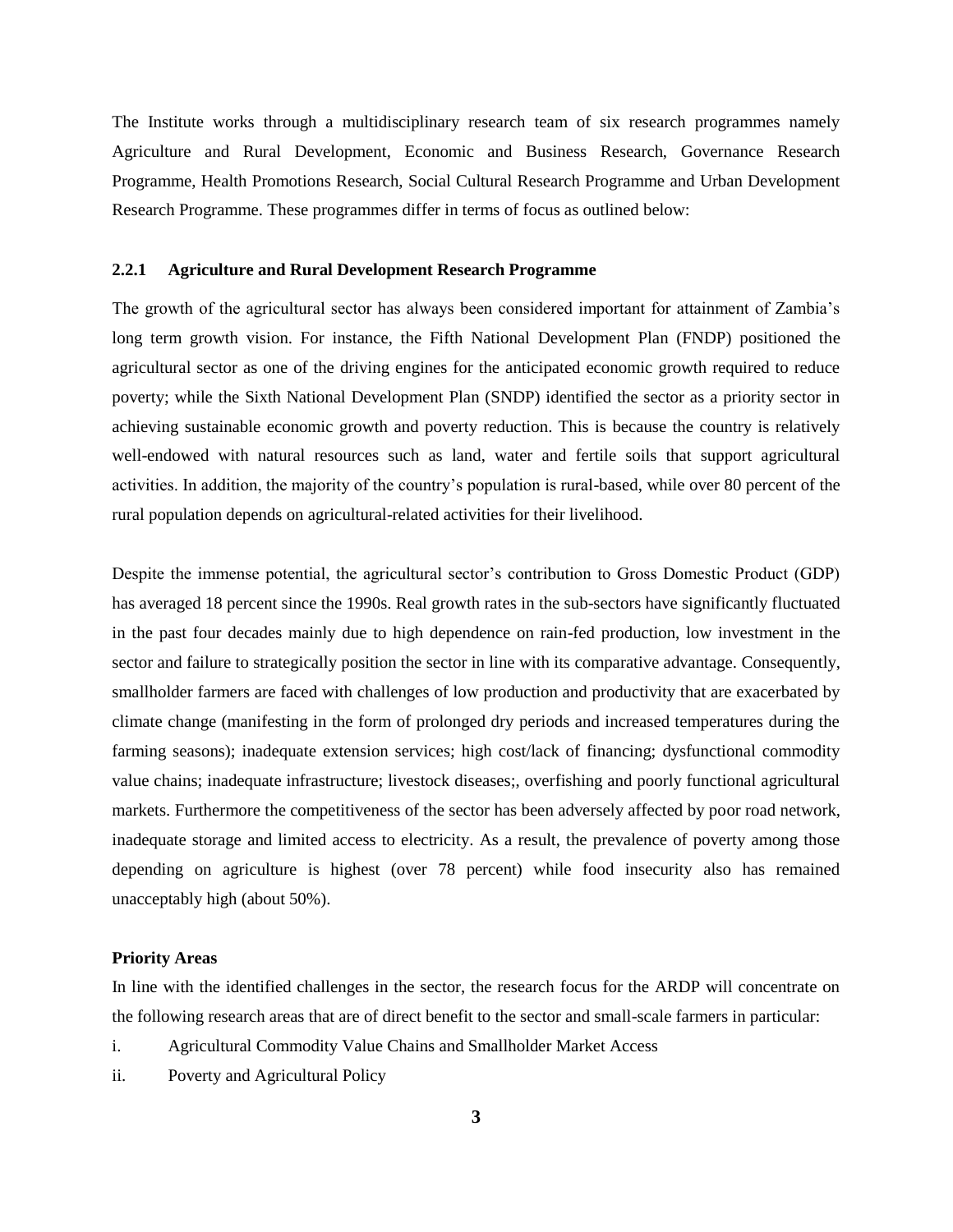- iii. The role of private/public partnerships in enhancing agricultural productivity
- iv. Rural finance and rural livelihoods
- v. Drought power and agricultural productivity
- vi. Agricultural diversification
- vii. Capacity building of individuals and institutions in the sector

### <span id="page-10-0"></span>**2.2.2 Economic and Business Research Programme**

Zambia has registered real growth of the gross domestic product of above 5 percent per annum over the last decade with annual inflation dipping to single digit figures. Lending rates have stood at over 20 percent on average while the exchange rate has depreciated against a backdrop of strengthening external sector position, thereby putting pressure for real appreciation of the rate and potential for the economic development of natural resources and a decline in the manufacturing sector (or agriculture) commonly referred to as Dutch disease problem. According to the 2012 Economic Report, economic growth is expected to be higher for the coming years, propelled by the agriculture, mining, manufacturing and construction sectors. Macroeconomic stability is also expected to be maintained, having received substantial debt relief from the Multilateral Debt Relief Initiative (MDRI). The authorities aim to maintain debt sustainability. Financial intermediation is expected to increase, especially with the implementation of Financial Sector Development Plan (FSDP), improved public expenditure management and financial accountability to enhance public services delivery.

Despite these positive developments, the major challenges facing the country are wealth creation, poverty reduction for the Zambian people and formal sector employment creation. Although Zambia has conducted six country wide surveys on living conditions of the people, the results are not comparable across the surveys due to different methodological procedures used. The 2006 survey put aggregate poverty levels for the country at 64 percent with a spread of 80 percent for rural and 34 percent for urban areas. Formal sector employment was recorded at 495,784 in 2005, representing about 10 percent of the labour force.

The EBRP tackles many of these key economic issues facing Zambia in respect of economic development and macroeconomic policy analysis. Specifically, the programme focuses on pro-poor policies; macroeconomic analysis, labour and employment; entrepreneurship and private sector development; linkages between foreign and small and medium scale enterprises; and competiveness of different sectors of the economy. The programme also undertakes capacity building for policy and programming through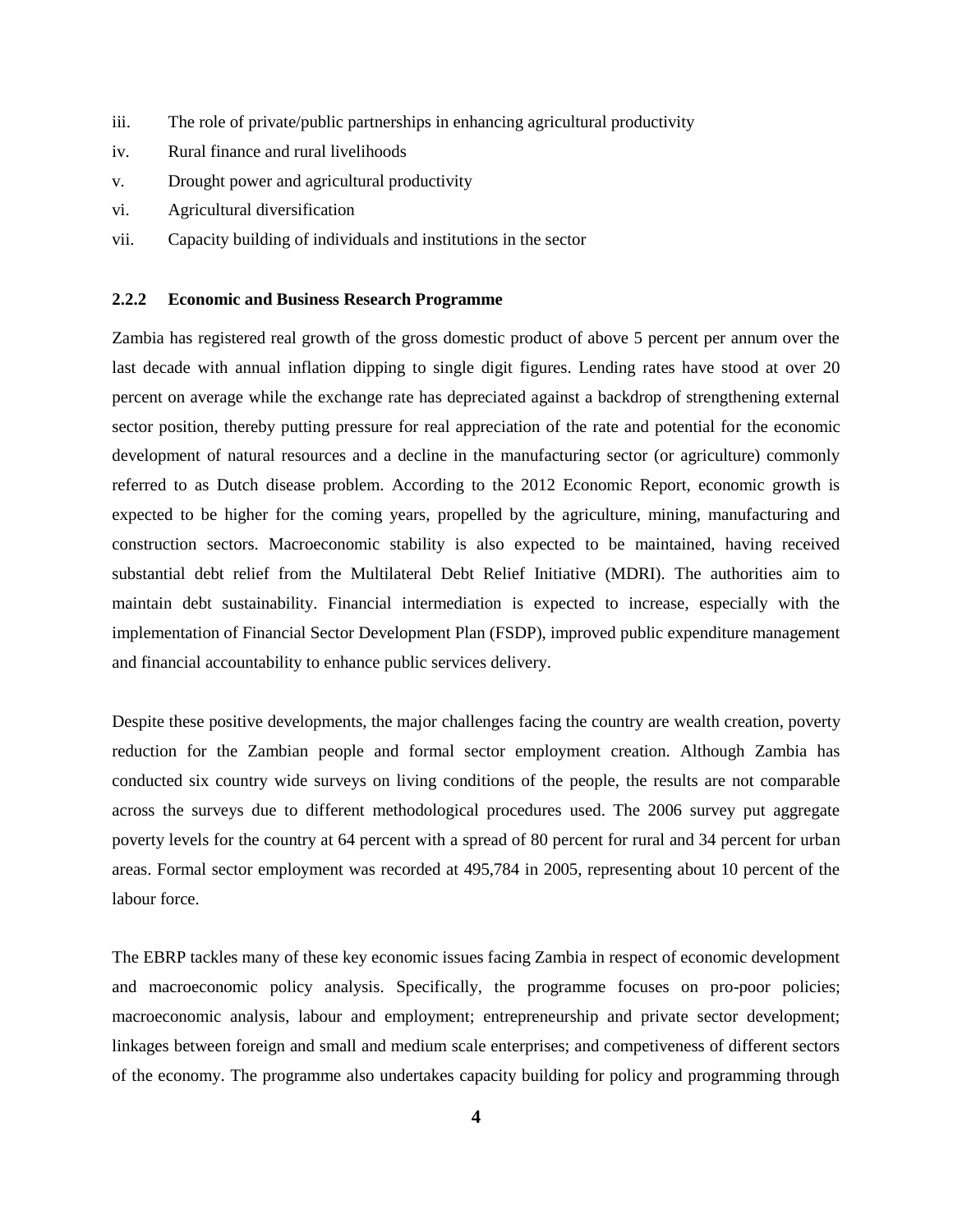short courses in monitoring and evaluation, research methodology and data analysis, and public policy analysis.

#### **Priority Areas**

In the next five years the EBRP will primarily focus on the following areas for research:

- i. Macroeconomic policy interventions
- ii. Business and financial market environment
- iii. Employment and job creation patterns
- iv. Human Development Indicators
- v. Improved policy and programme design, implementation and review

#### <span id="page-11-0"></span>**2.2.3 Governance Research Programme**

The Governance Research Programme (GRP) was established in the wake of the transition from One-Party System to Multiparty System of Government and the democratisation process after 1991. As part of the transition, the new Movement for Multiparty Politics Government developed a policy on good governance and undertook a number of policy initiatives and activities in the areas of Constitutionalism, Human Rights, Transparency and Accountability as well as the Administration of Justice and Democratisation. The transition also saw the introduction of multi-party elections which in turn necessitated a new electoral policy and institutional reforms as well as citizen participation and representation.

The research programme partly took its mandate and was influenced by the Fifth National Development Plan (FNDP), which articulated a Government vision of the in the Governance Sector of totally adhering to the principles of good governance by year 2030. The Governance Research Program has sought to enhance and monitor this process and effort in the struggle to realise this vision. One of the key areas of concern is the Constitution Making Process which Zambia has been undertaking for nearly a decade. After the Mung'omba Commission that was established to seek stakeholder and citizen's views on the makeup and form of a new post one-party state constitution, the National Constitutional Conference (NCC) was finally established through the National Constitutional Conference Act No. 19 of 2007 to develop and adopt a new Zambian Constitution. The NCC had its first sitting on 19<sup>th</sup> December 2007. The establishment of the NCC sparked off considerable controversy among stakeholders. (The key issues sparking the controversy centred around issues that needed to be reflected in the constitution, given the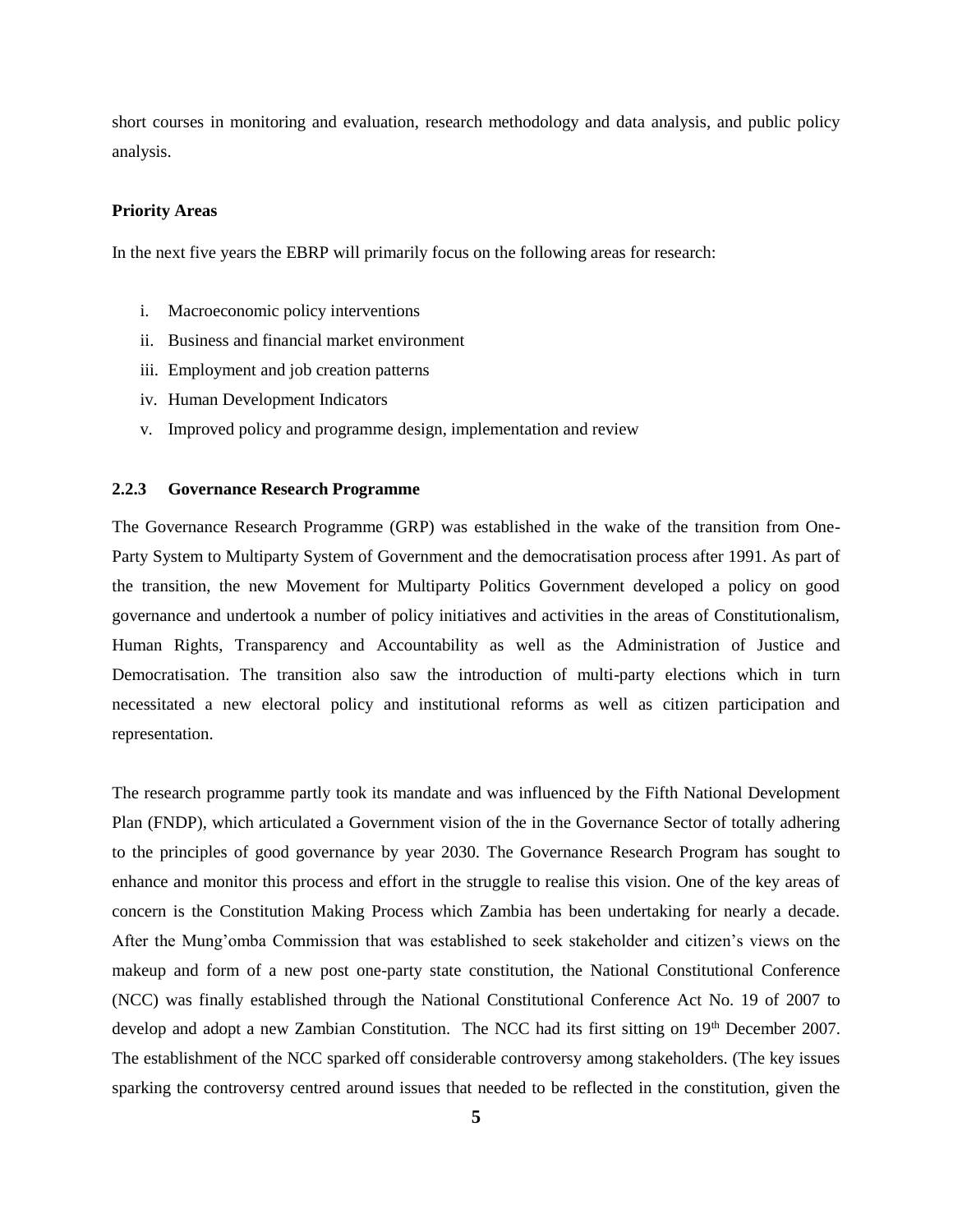presidential and ruling party's perceived hesitations on some of these issues). There were concerns in some circles that key elements of the provisions of the Mung'omba Draft Constitution were in the process of being manipulated or marginalized such as the referendum as the mode of adoption of the constitution.

Another issue of concern was representation in the NCC which some stakeholders felt lacked full transparency. Some of the stakeholders did thus, boycott participation in the NCC. After spending over 200 million Kwacha (about US\$40 million), the NCC draft constitution failed to pass in parliament in 2008 as it could not get a two thirds majority. The opposition rejected it for failing to incorporate key elements such as the running mate, 50 plus 1 and the Human Rights Charter, among others. The circumstances surrounding the failure of this constitutional bill still require detailed study and exploration.

Zambia was expected to hold the 2011 Tripartite Elections in 2011 under a new Constitution but this failed to happen and the country went to the polls under the old constitution based on the first past the post. There were considerable misgivings about the intentions of the Government and even its sincerity in holding free and fair democratic elections was questioned. The Movement for Multiparty Democracy (MMD) Government lost the elections in 2011 and the new Government led by the Patriotic Front of Michael Sata has embarked on a new constitution making process. Using the drafts of the previous process, a Constitutional Review Committee of 20 people was set up in 2012. It began consultations with stakeholders and groups of citizens country-wide without a clear road map and budget. Within 10 months of its operations it had gobbled close to 200 million Kwacha (equivalent to MMD's one year long NCC). The draft is in the process of presentation to the president and it remains unclear what process will unfold after that. Thus, The Governance Research Programme has had a monumental task of not only following up on the constitutional making process, but also in disentangling the parameters in order to make understandable why the process has historically been unwieldy and generally unsatisfactory.

#### **Priority Areas**

In the next five years, the GRP will primarily focus on the following areas for research:

- i. Assess the role of women in the liberation struggle in Southern Africa
- ii. Constitution making in Zambia
- iii. Effectiveness and efficiency of governance oversight institutions
- iv. Elections processes and management
- v. Decentralisation policy and implementation process
- vi. Functions and authority of traditional leadership under the dual legal system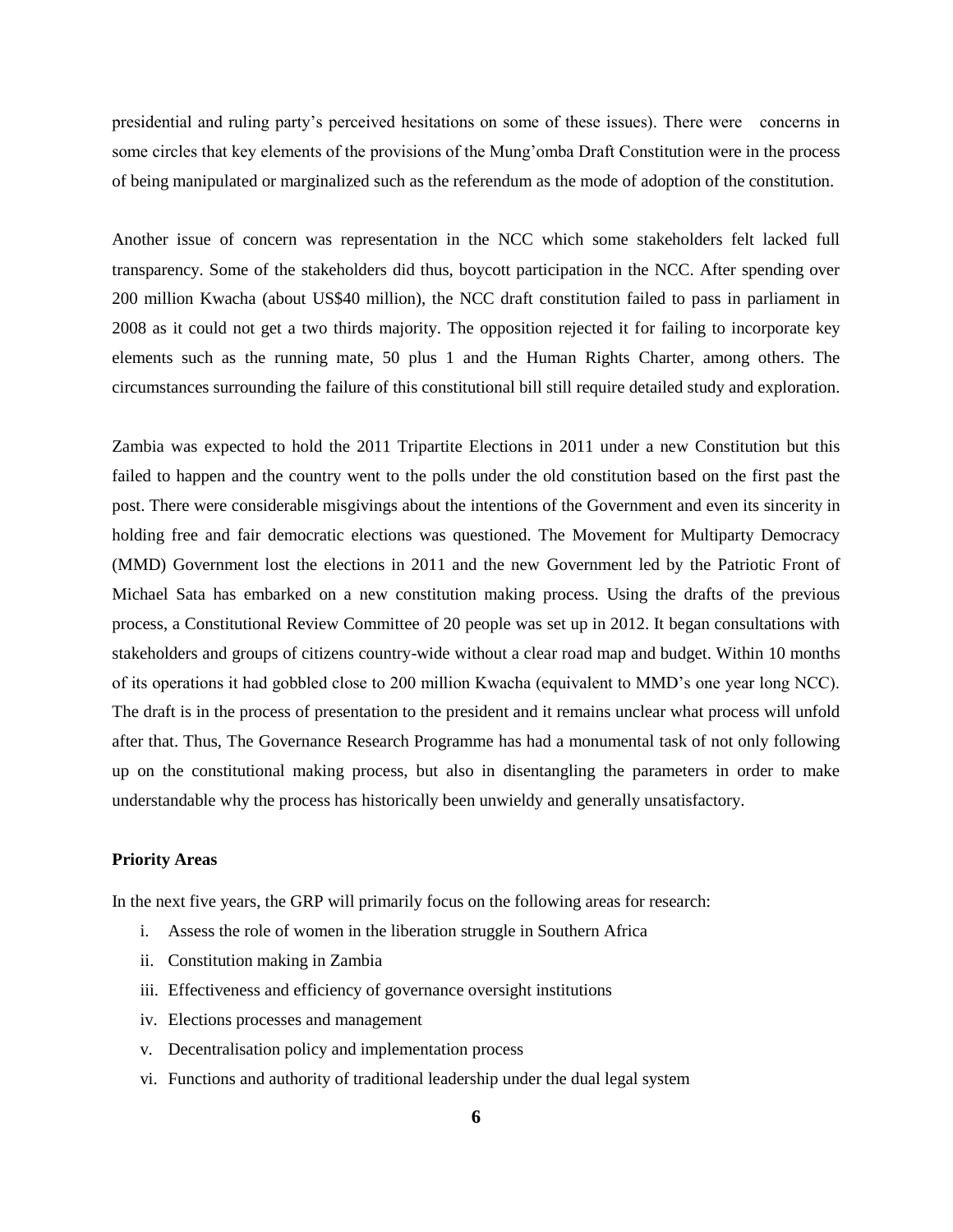vii. Opinion polls on topical issues in governance, democracy and national development

### <span id="page-13-0"></span>**2.2.4 Health Promotion Research Programme**

Since 1992, the Government of the Republic of Zambia has been implementing major health reforms. The main purpose of the health reforms has been to increase efficiency and effectiveness in the provision of health services with the chief outcome of interest being the improvement of the health status of Zambians. During the course of implementing the health reforms, the Ministry of Health has implemented four sector strategic plans covering the periods 1995-1998; 1998-2000; 2001-2005 and 2006-2010. Like the previous strategic plan (2006-2010), the current National Health Strategic Plan (2011-2015) is aligned to the overall National Policy Framework (the Vision 2030) as well as the Sixth National Development Plan (2011-2015).

The Vision of the reforms has been to*: "...provide the people of Zambia with equity of access to costeffective, quality healthcare as close to the family as possible…."* The health reforms, however, have been characterized by a number of challenges including (i) a huge disease burden due to both communicable and non-communicable diseases; (ii) insufficient and declining domestic financial resources; (ii) donor dependency; (iii) Human Resources for Health crisis; and (iv)a poor governance record. The National Health Strategic Plan (NHSP) 2011-2015 outlines an ambitious course to streamline the process of health service delivery through prioritization and the implementation of high impact interventions. This is as a result of inadequate resources and capacities to deliver all the interventions.

In the recent past, the Zambian Government has gone further to shift Maternal and Child health to the Ministry of Community Development Mother and Child Health in line with the vision of the health reforms. However, this is not the first attempt by the Government; earlier the decentralization process implemented in the health sector between 1992 and 2006 was premised on providing Zambians with equity of access to cost- effective, quality health care as close to the family as possible" (MoH, 1992). Its aim was to decentralize health service delivery, based on the primary health care approach (MoH, 1992). Community structures were established, including Health Centre) in 1993 (Danish Ministry of Foreign Affairs 1994), which increased the disbursement of funds to districts, enabling them to fund health services that addressed district priorities (MoH, 2009).

The NHSP of 2011-2015 focuses on achieving the national health priorities, which will include: (i) improving resource mobilization and allocation; (ii) resolving the Human Resources for Health crisis; (iii)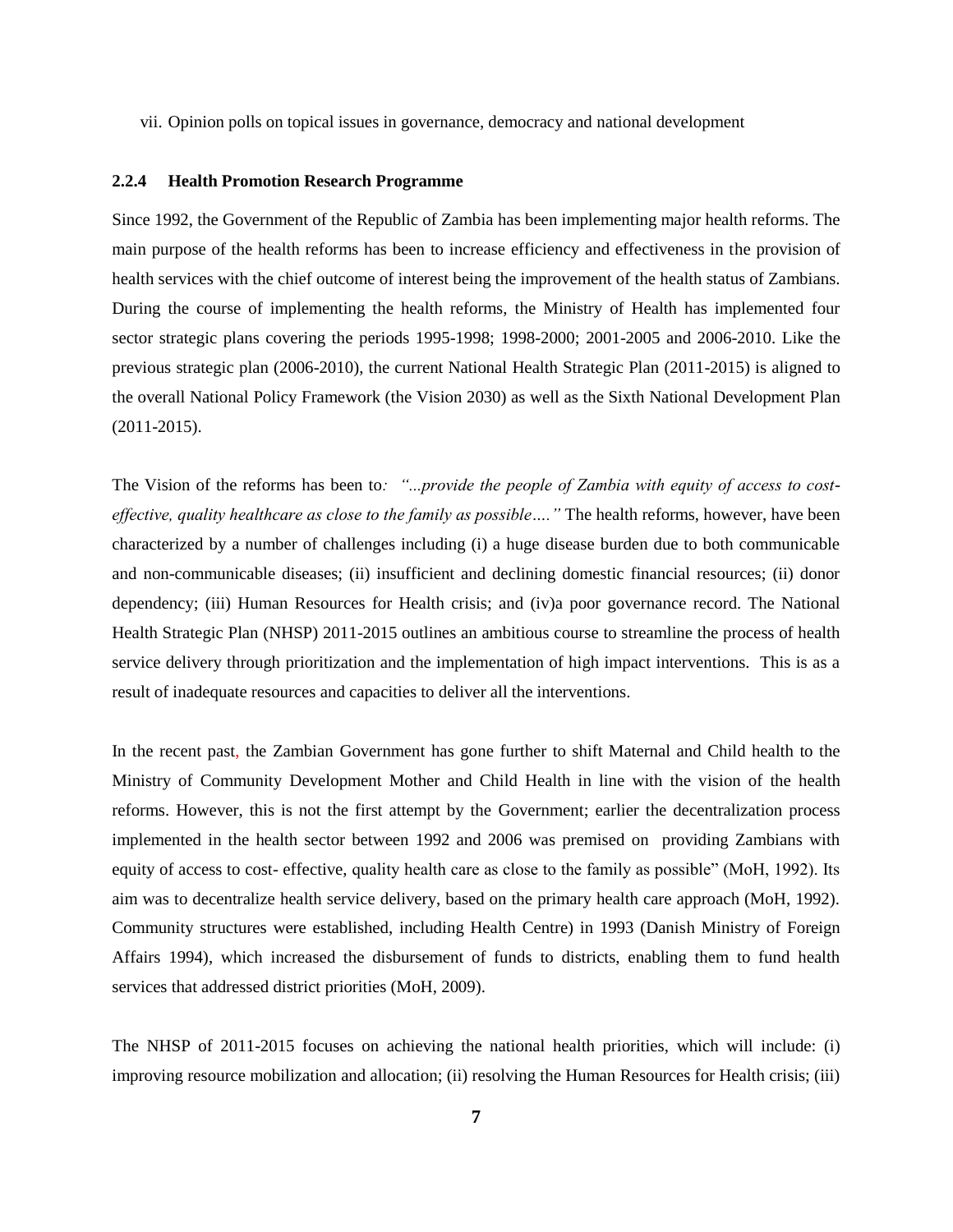Infrastructure Development; (iv) Essential Drugs and medical Supplies; and (v) addressing national public health priorities including the MDGs. Despite this ambition, it is important to recognize that the NHSP 2011-2015 is being implemented at a time characterized by significant changes and challenges such as donor fatigue.

The Health Promotion Research programme seeks to address some of these challenges being faced in the health sector by undertaking research that will help strengthen health systems and policy (encouraging the uptake of health research and evidence based policy making to specifically deliver and manage policy in the health sector); research that will contribute towards the acceleration of the health related MGDs; research that will help to strengthen linkages between the health facilities and the community; Seek to conduct research activities on environmental issues, Non-Communicable Diseases (NCDs), Communicable diseases (Malaria, TB, HIV/AIDS) and behavioural sciences; and conduct research that will provide insights on how the Zambian Government can improve Health Care Financing, particularly budgetary allocation and execution.

#### **Priority Areas**

In the next five years, the HPRP will primarily focus on the following areas for research:

- i. Child and maternal health.
- ii. Infectious diseases of major public health significance in Zambia, such a HIV and AIDS, malaria and TB
- iii. Non communicable diseases such as cancer
- iv. Health delivery systems
- v. Behaviours change communication.
- vi. Gender and health

### <span id="page-14-0"></span>**2.2.5 Socio-cultural Research Programme**

Zambia's population was reported to be at 13.3 million in 2010 and is projected to increase to 15.5 million by 2015, based on the annual growth rate of 2.4 percent. At this growth rate, the population is expected to double by 2030. A majority (46.0%) of the population is under the age of 15 and is highly dependent.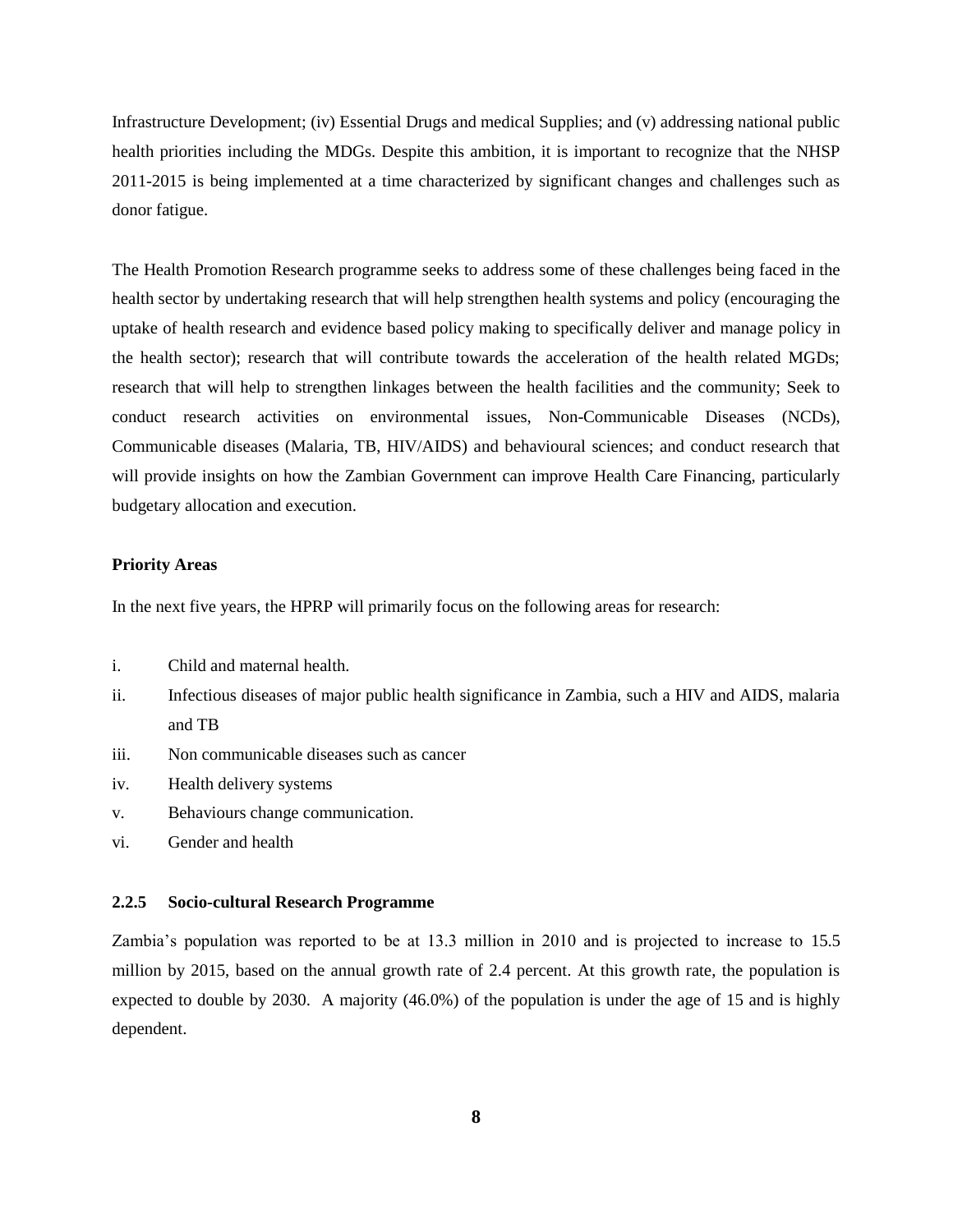A highly dependent population poses a great socio-economic burden on the family and the nation as a whole. Mitigation of this burden will largely depend on measures put in place to promote sustainable development which puts into consideration social and cultural factors. Social and cultural factors cut across all aspects of national development including economics, health, communication, education, gender, child development, etc. The 5th National Development Plan defines culture specifically as ― the whole complex of distinctive spiritual, material, intellectual and emotional features that characterize a social group. It includes not only the arts and letters, but also modes of life, the fundamental rights of the human being, value systems and traditional beliefs.

Social and cultural phenomena such as: gender based violence, incest, ethnocentrism; tribalism; organized crime, anomy, street children as well as the impact of Information and Communication Technologies have generally not been given enough attention in shaping national development policies. To address this gap the Socio-cultural Research Programme intends to generate evidence based information through research to guide national development policies.

### **Priority Areas**

During the planning period 2013 to 2017, the Socio-cultural Research Programme, mandated by the University of Zambia Senate and guided by the SNDP carries out short and long term studies focusing on the following areas:

- i. Communication, Information Communication Technologies for development, in response to various development processes currently under way;
- ii. Utilization of indigenous knowledge, with respect to food processing, preservation and storage, in response to the nation's current efforts aimed at food sufficiency and food security;
- iii. Contributing to the enhancement and/or promotion of the tourist industry with regard to, in particular, tourism promotion and marketing, tourism product development, tourism sector capacity building and the promotion of cultural and creative industries;
- iv. Contributing to the evolution of a comprehensive language policy and practice for Zambia;
- v. Contributing to the preservation and promotion of Zambia's intangible socio-cultural heritage with special reference to changing family patterns as well as social and cultural traditions and trends in general; and,
- vi. Analysis of rights and equity in respect of minority, marginalised and vulnerable groups (children, women, disabled, etc).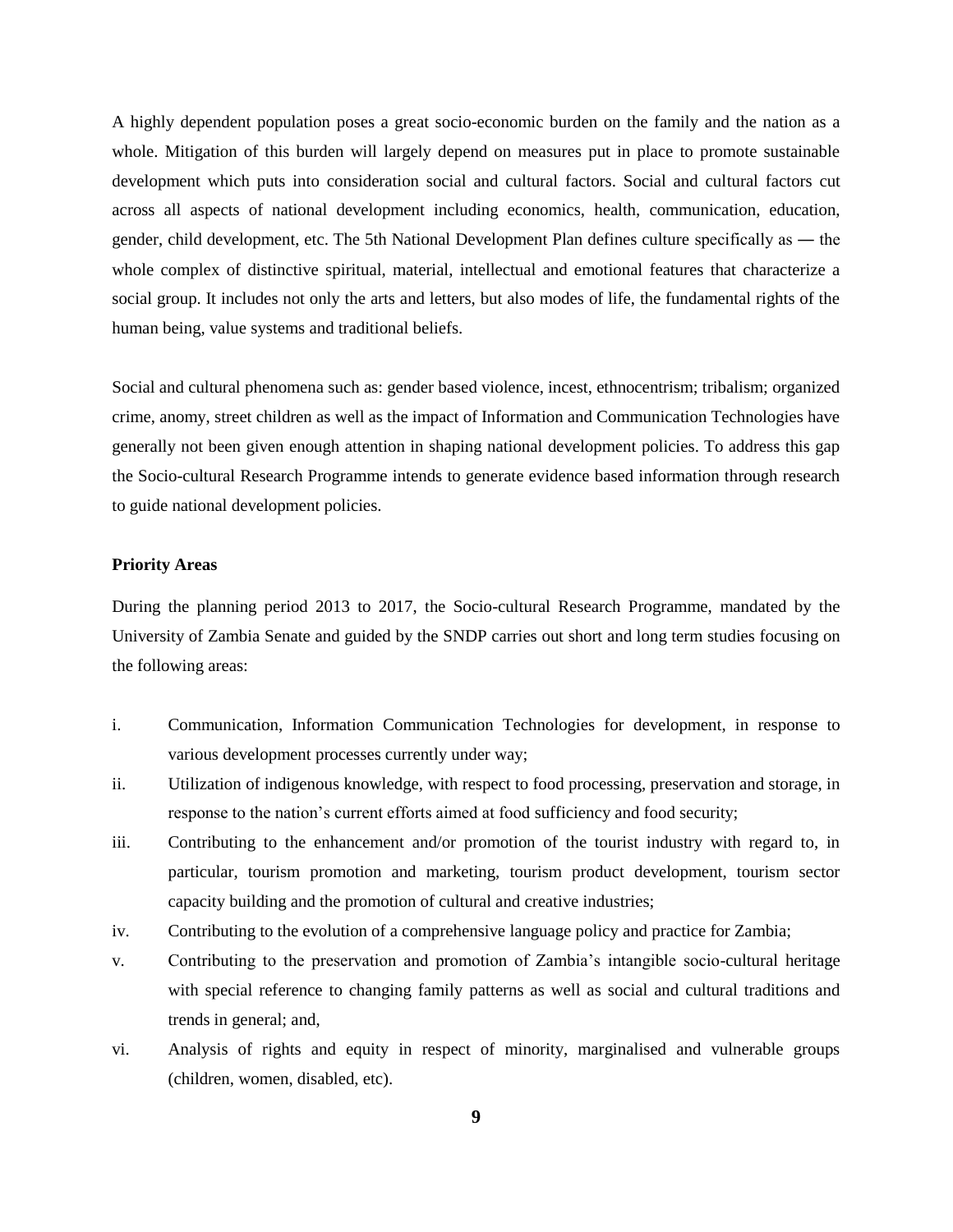#### <span id="page-16-0"></span>**2.2.6 Urban Development Research Programme**

The Urban Development Research Program (UDRP) focuses on urban development issues and challenges. The main areas of focus are: Urban population dynamics and migration; urban livelihoods and poverty; Urban governance and decentralization; Access to land; and urban infrastructure with particular focus on urban planning; housing; water supply and sanitation, drainage and flooding, roads and transport services; education and health. It is also concerned with issues of local economic development and public health.

The Zambian urban scenario is characterized by rapid urban population growth with inadequate essential infrastructure and services, and high levels of unemployment and high levels of poverty. To address this situation calls for concerted research effort and reform of urban governance, planning and management systems. The research efforts are however, hampered by inadequate funding and human resources capacity. Research in the areas of urban development will generate questions and identify gaps that will require action. The urban governance, planning and management are perhaps the biggest areas that require attention. The various studies have shown that there are serious deficits in housing, water and sanitation against rapid population growth and increasing urban poverty. The sanitation situation is also worrying, because only 33% of urban households having access to safe sanitation. In the Peri-Urban areas, where 50 to 70 percent of the urban population lives, only 44 percent of the population have access to safe water supply, and less than 20 percent have access to satisfactory sanitation facilities.

A good living environment is an important pre-requisite to national economic development and human wellbeing, therefore good housing is a basic social need and human right after food and clothing. Inadequacy in the provision of housing, has negative impacts on welfare and dignity, the environment, and economic performance. Zambia has had critical shortages of housing since independence, worsened by the ever increasing rural-urban migration. This has been the result of the historically unequal / biased pattern of development between rural and urban areas. The situation was compounded by the lack of a comprehensive housing policy to guide the provision of housing up until 1996. Access to land for development is another challenge to urban development this is mainly due to the inappropriate land tenure system characterised by centralised procedures and administrative hurdles.

#### **Priority Areas**

Given the above situational analysis in the context of urban development, the following are the priority areas identified for the UDRP during the 2013 -2017 period: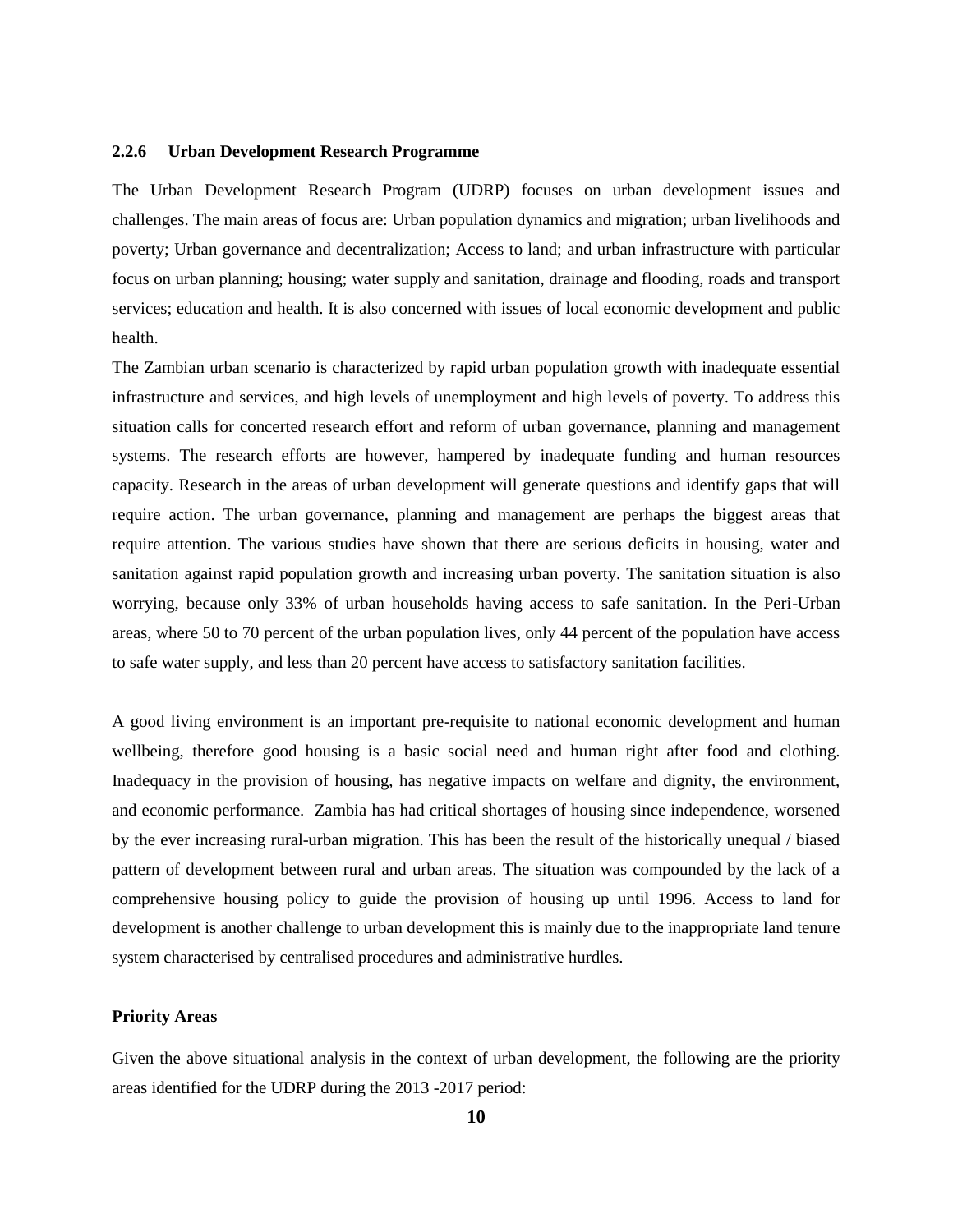- i. Migration and urban population dynamics, policy and planning
- ii. Urbanisation, planning and housing in Zambia
- iii. Health and environmental management and considerations
- iv. Water and sanitation
- v. Urban poverty, governance and decentralization

In all the above focus areas, cross-cutting issues of HIV/AIDS, Climate Change and Gender is mainstreamed.

### <span id="page-17-0"></span>**2.3 Committees and Their Functions**

INESOR works through a various committees, some of which are permanent and others Adhoc. Below are some of the committees through which the Institute works:

### <span id="page-17-1"></span>**2.3.1 INESOR Research Advisory Committee**

The Committee is an advisory body of the Institute of Economic and Social Research on research activities. It gives advice and recommendations to INESOR research programs on ethical and potential research areas.

#### <span id="page-17-2"></span>**2.3.2 INESOR Board of Research Programmes**

The Board is answerable to the University of Zambia Senate, the highest Academic decision-making body of the University. The Board of Research Programmes performs the following functions:

- (a) Consider and co-ordinate research proposals submitted to it from INESOR academic staff and researchers affiliated to INESOR;
- (b) Refer accepted research proposals to the Senate Research and Grants Committee for approval;
- (c) Coordinate with other Academic units of the University of Zambia in order to avoid overlap in research activities;
- (d) Consider ways of responding to the concerns referred to it by the Institute's Research Advisory Committee;
- (e) Consider applications by scholars for affiliation to the Institute and advise the appointments Committee of Council on such applications;
- (f) Advise the Senate on matters of policy related to the short and long term development of the Institute with particular reference to its research programmes;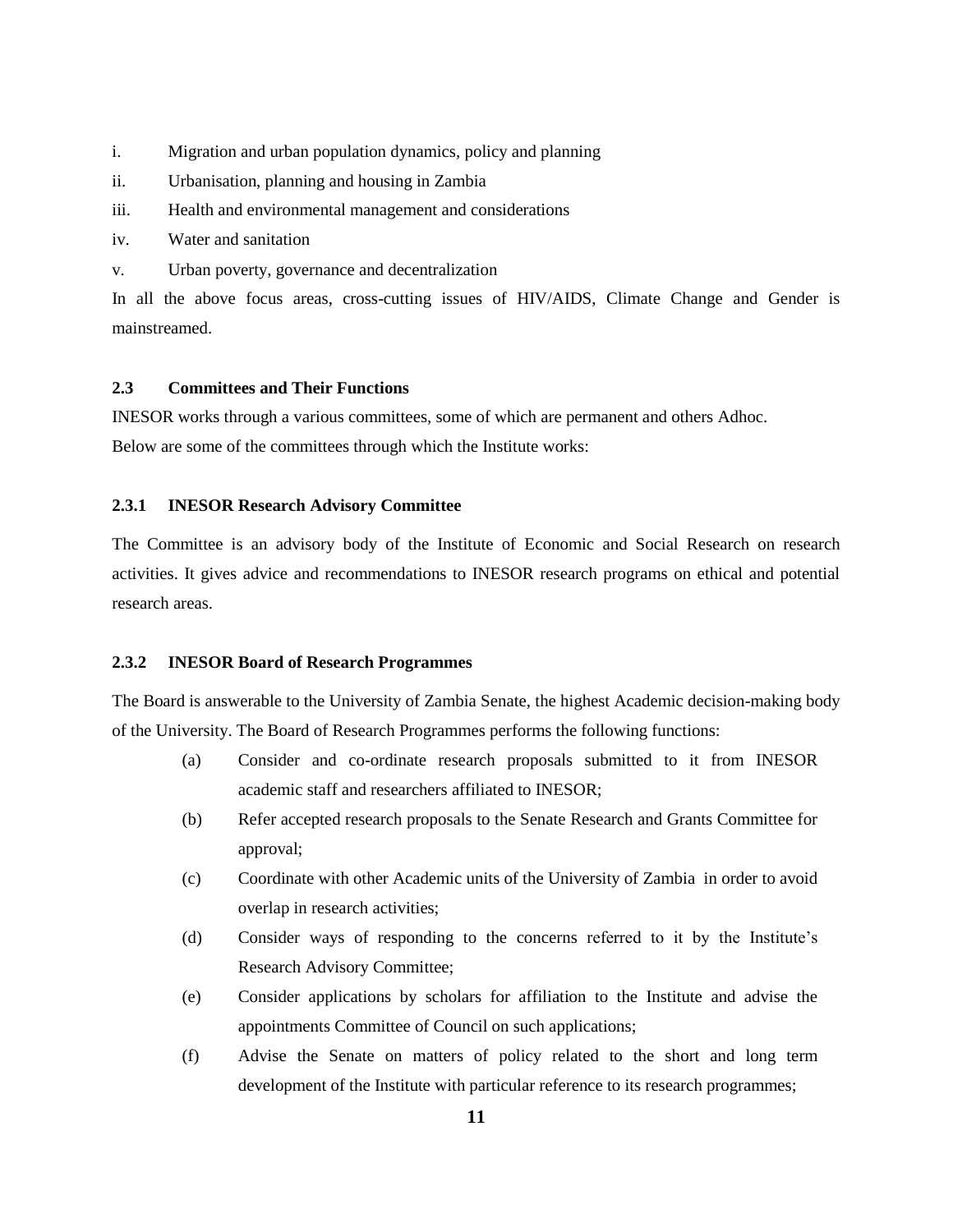(g) Consider such matters relating to the planning and administration of research at the Institute as shall be referred to it by the Senate or the Vice-Chancellor.

#### <span id="page-18-0"></span>**2.3.3 INESOR Management Committee**

The INESOR Management Committee is responsible for day to day administrative work, planning, decision making in relation to staff welfare.

#### <span id="page-18-1"></span>**2.3.4 INESOR Consultancy Committee**

This committee is responsible for planning and offering consultancy services in line with the University of Zambia Consultancy regulations and to act as window for clients to the services and expertise available in the Institute.

### <span id="page-18-2"></span>**2.3.5 INESOR Finance Committee**

The INESOR Finance Committee is responsible for considering all financial issues including budgeting.

### <span id="page-18-3"></span>**2.3.6 INESOR Administrative Committee**

Administrative Committee meets every time and looks at every day running of the Institute.

# <span id="page-18-4"></span>**2.3.7 INESOR Human Resources Establishment, Appointment and Promotion Committee Academic**

The Human Resources Establishment, Appointment and Promotion committee is responsible for considering applications for promotion, renewal of employment contracts and confirmation of appointment of all Academic members of staff.

#### <span id="page-18-5"></span>**2.3.8 INESOR HR establishment, Appointment and Promotion Committee (Non Academic***)*

Human Resources Establishment, Appointment and Promotion committee is responsible for considering applications for promotion, renewal of employment contracts and confirmation of appointment of all the two categories of staff; middle management and unionized staff.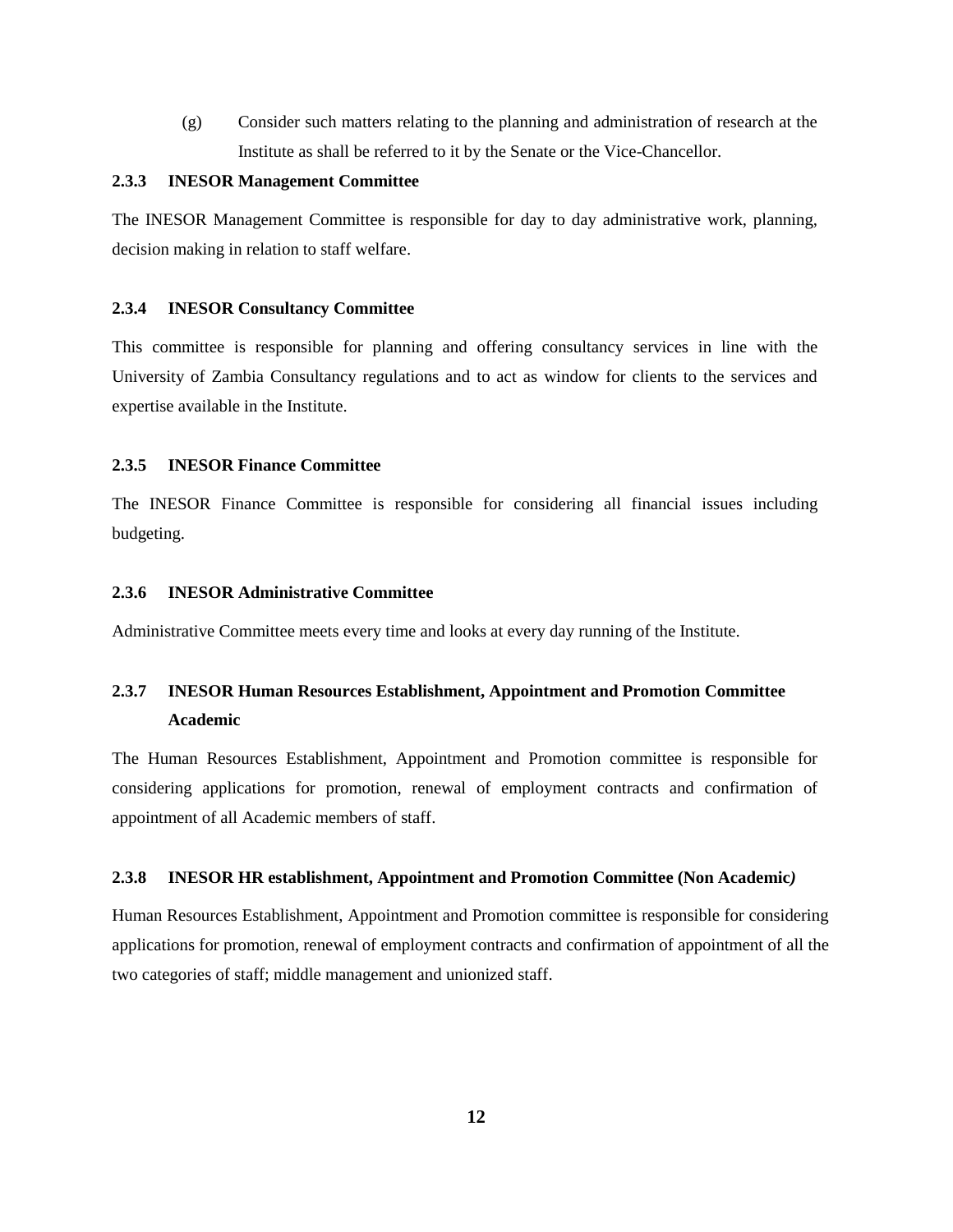### <span id="page-19-0"></span>**2.3.9 INESOR Adhoc Committee**

The Institute also works through a number of Adhoc Committees such as Social Committee, ICT Computer Committee and Restoration Committee.

### <span id="page-19-1"></span>**2.4 Policies and Procedures/Work Manuals**

In order to enhance INESOR processes, the Institute reviewed some policies and work procedure in line with what is acceptable at main campus. The following are some of the policies and procedure that guided the operations of the Institute:

### <span id="page-19-2"></span>**2.4.1 Procedures and conditions for hire of INESOR Motor Vehicles**

These conditions were devised in order to provide rules and guidelines in the hire of INESOR Motor Vehicles**.**

### **2.4.2 Financial Regulations**

These regulations which are devised from the University of Zambia Financial regulations act as a guide for regulating all financial matters of the Institute.

### <span id="page-19-3"></span>**2.4.3 Research and Consultancy Policy**

All Research and Consultancy activities of the Institute are guided by the Research and Consultancy Regulations of the University of Zambia Research and Consultancy Policy.

### **3.0 School/ Unit Management**

### **3.1 Financial Overview**

The table below presents an overview of the financial position of the Institute during the year 2017.

| <b>Name</b>                         | <b>Ouarter to 31 December 2017</b> |               | Year to-date    |         |               | 2017 Annual     | <b>Actual 2016</b> |           |
|-------------------------------------|------------------------------------|---------------|-----------------|---------|---------------|-----------------|--------------------|-----------|
|                                     | <b>Actual</b>                      | <b>Budget</b> | <b>Variance</b> | Actual  | <b>Budget</b> | <b>Variance</b> | <b>Budget</b>      |           |
| Revenue                             |                                    |               |                 |         |               |                 |                    |           |
| Research and                        |                                    |               |                 |         |               |                 |                    |           |
| Consultancy fees                    | 128,438                            | 332,064       | (203, 626)      | 938,403 | 1,023,583     | (85, 181)       | 1,328,256          |           |
| <b>Total Income</b>                 | 128,438                            | 332,064       | (203,626)       | 938,403 | 1,023,583     | (85, 181)       | 1,328,256          | 1,023,583 |
|                                     |                                    |               |                 |         |               |                 |                    |           |
| <b>Operating</b><br><b>Expenses</b> |                                    |               |                 |         |               |                 |                    |           |

### **Table 1: Statement of Comprehensive Income**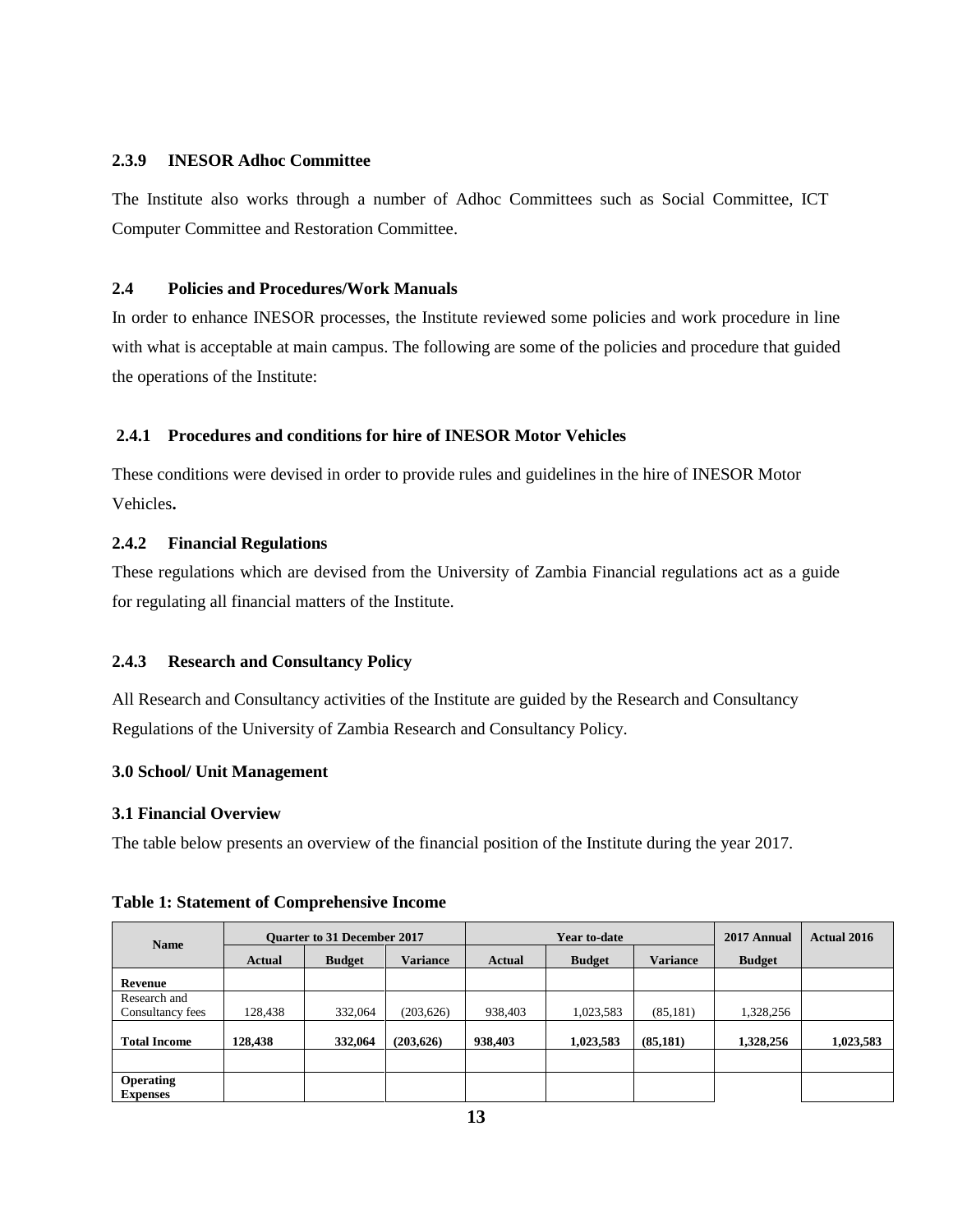| Academic staff                    |             |                          |             |             |                |               |                |                |
|-----------------------------------|-------------|--------------------------|-------------|-------------|----------------|---------------|----------------|----------------|
| costs                             | 1,213,107   | 2,386,087                | 1,172,980   | 5,755,960   | 9,544,346      | 3,788,386     | 9,544,346      | 7,059,525      |
| Provision for Staff               |             |                          |             |             |                |               |                |                |
| <b>Benefits</b>                   | 311,265     | 509,781                  | 198,515     | 1,323,267   | 2,039,122      | 715,855       | 2,039,122      | 1,596,237      |
| <b>Total Operating</b>            |             |                          |             |             |                |               |                |                |
| <b>Expenses</b>                   | 1,524,372   | 2,895,867                | 1,371,495   | 7,079,227   | 11,583,468     | 4,504,241     | 11,583,468     | 8,655,762      |
| Surplus/(deficit)                 | (1,395,934) | (2.563.803)              | (1,575,121) | (6,140,824) | (10, 559, 885) | (4,589,422)   | (10, 255, 212) | (7,632,179)    |
| before<br>Grant,                  |             |                          |             |             |                |               |                |                |
| other income and                  |             |                          |             |             |                |               |                |                |
| administration                    |             |                          |             |             |                |               |                |                |
| expenses                          |             |                          |             |             |                |               |                |                |
|                                   |             |                          |             |             |                |               |                |                |
| Other Income                      | 5,388       | 168,150                  | (162,763)   | 148.962     | 190,534        | (41,573)      | 672,600        | 190,534        |
| <b>Total</b>                      | 5,388       | 168,150                  | (162,763)   | 148,962     | 190,534        | (41,573)      | 672,600        | 190,534        |
|                                   |             |                          |             |             |                |               |                |                |
|                                   |             |                          |             |             |                |               |                |                |
| <b>Administration</b><br>expenses |             |                          |             |             |                |               |                |                |
| Non-academic                      |             |                          |             |             |                |               |                |                |
| Staff costs                       | 611,857     | 881,312                  | 269,455     | 2,457,451   | 3,525,247      | 1,067,796     | 3,525,247      | 2,364,767      |
| Provision for Staff               |             |                          |             |             |                |               |                |                |
| <b>Benefits</b>                   | 128,736     | 197,185                  | 68,448      | 497,715     | 788,739        | 291,024       | 788,739        | 490,523        |
| Infrastructure &                  |             |                          |             |             |                |               |                |                |
| maintenance                       | 68,324      | 117,450                  | 49,126      | 251,621     | 469,800        | 218,179       | 469,800        | 319,990        |
| Depreciation                      | 90,418      | 156,362                  | 65,944      | 357,842     | 625,446        | 267,604       | 625,446        | 427,493        |
|                                   |             |                          |             |             |                |               |                |                |
| Penalties                         | (606)       | $\overline{\phantom{a}}$ | 606         |             |                |               |                | 20,000         |
| Admin. Support                    |             |                          |             |             |                |               |                |                |
| Act.                              | 56,431      | 255,442                  | 199,012     | 391,713     | 1,021,769      | 630.056       | 1,021,769      | 299,772        |
| <b>Total</b>                      |             |                          |             |             |                |               |                |                |
| administration<br>expenses        | 955,160     | 1,607,750                | 652.590     | 3.956.342   | 6,431,001      | 2,474,659     | 6,431,001      | 3,922,544      |
| Surplus / (Deficit                |             |                          |             |             |                |               |                | (11,364,188)   |
|                                   | (2,345,706) | (4,003,403)              | (2,390,474) | (9,948,205) | (16,800,351)   | (7, 105, 654) | (16, 013, 613) |                |
| Total Surplus / (                 |             |                          |             |             |                |               |                | (11, 364, 188) |
| Deficit)                          | (2,345,706) | (4,003,403)              | (2,390,474) | (9,948,205) | (16,800,351)   | (7, 105, 654) | (16, 013, 613) |                |

### **3.2 Human Resource**

### <span id="page-20-0"></span>**3.2.1 Staff Strength (Establishment)**

As at December 31, 2016, INESOR had a total of 33 members of staff out of an establishment of 51. Out of 33 employees, 17 were the academic staff, with a short fall of 15 staff; while 16 were for support staff, with a short fall of 3 staff. Academic members of staff included 2 Research Professors, 1 Senior Research Fellows and 12 Research Fellows. Further, the support staff comprised of 6 Professional, Administrative and Technical and 10 other Staff.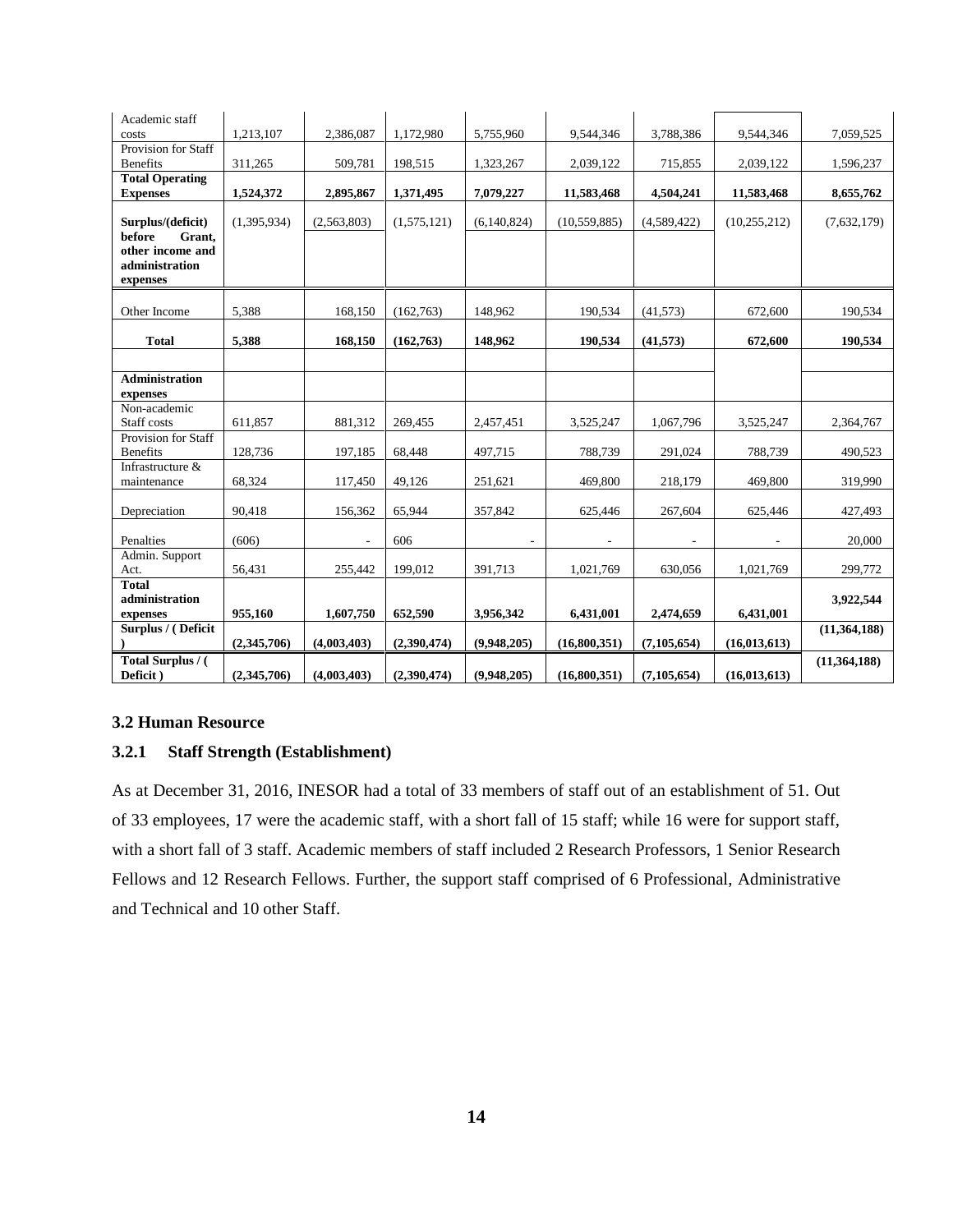# **Table 2: Staffing Levels**

| <b>Research Program/Section</b> | <b>Approved</b> | Existing as of December 31 <sup>st</sup> , 2017 | <b>Shortfall/Surplus</b> |
|---------------------------------|-----------------|-------------------------------------------------|--------------------------|
| Agriculture and Rural           | 5               | 1                                               |                          |
| Development                     |                 |                                                 |                          |
| <b>Economic and Business</b>    | 5               | 3                                               | $-2$                     |
|                                 |                 | (Dr. J. Kamwanga -Director)                     |                          |
| Governance                      | 5               | $\overline{2}$                                  | $-3$                     |
| <b>Health Promotions</b>        | 5               | 3                                               | $-2$                     |
| Socio - cultural                | 5               | 3                                               | $-2$                     |
| <b>Urban Development</b>        | 5               | 3                                               | $-2$                     |
|                                 |                 | (Dr. J. Simbaya-A/Director)                     |                          |
| Administration                  | 19              | 16                                              | $-15$                    |
| <b>Total</b>                    | 51              | 33                                              | $-17$                    |

# <span id="page-21-0"></span>**3.2.2 Staff Training and Development**

In its pursuit to enhance quality service delivery and staff development, the Institute continued with human resource capacity building. During the period under review, five (5) Academic Members of Staff were pursuing their respective PhD programmes and of these, two (2) were scheduled to complete in 2017 while the remaining three (3) had just begun their studies, as shown in the table below:

| <b>Name</b>    | <b>Field of Study Institution</b> | <b>Institution</b>            | <b>Expected Year of</b> |
|----------------|-----------------------------------|-------------------------------|-------------------------|
|                |                                   |                               | <b>Completion</b>       |
| Grayson Koyi   | Doctor of Philosophy in           | <b>Copper Belt University</b> | <b>August, 2017</b>     |
|                | <b>Business Administration</b>    | (CBU), Zambia                 |                         |
| Richard Bwalya | Doctor of Philosophy under        | Reading University,           | December, 2017          |
|                | Commonwealth Split                | United States of America      |                         |
|                | Programme                         | (USA)                         |                         |
| Nalukui Milapo | Doctor of Philosophy in           | Shandong University,          | July, 2020              |
|                | Politics                          | China                         |                         |

**Table 3: Staff Development Programme - INESOR**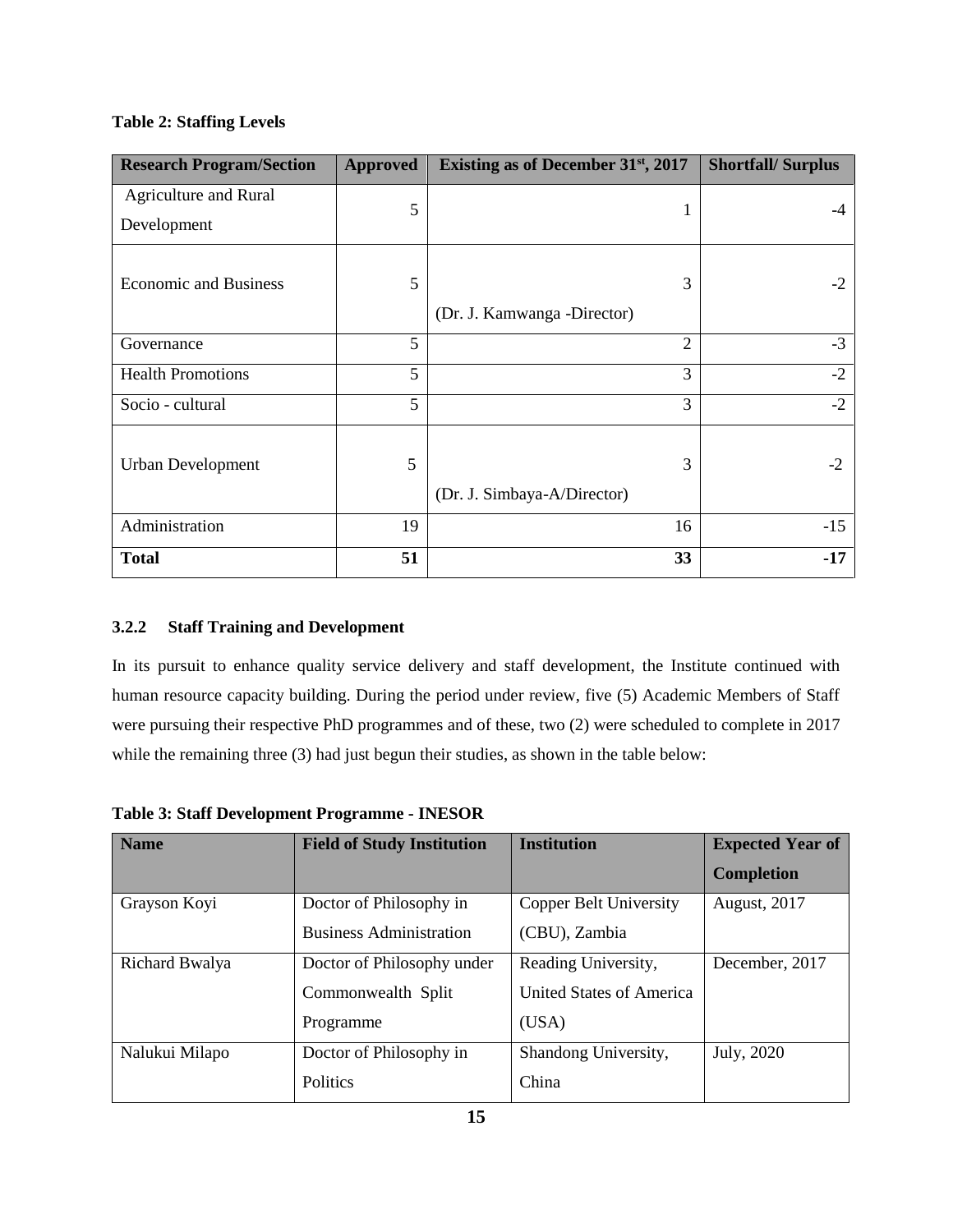| Chishimba Mulambia | Doctor of Philosophy in          | University of Sheffield, | October, 2019 |
|--------------------|----------------------------------|--------------------------|---------------|
|                    | <b>Politics</b>                  | England                  |               |
|                    |                                  |                          |               |
| Parkie Mbozi       | Doctor of Philosophy in          | Kwa Zulu Natal           | July, 2019    |
|                    | <b>Culture Communication and</b> | University, South Africa |               |
|                    | Media Studies on a               |                          |               |
|                    | Sandwich Programme               |                          |               |
| Patricia Funjika   | Doctor of Philosophy in          | University of Pretoria,  | 2020          |
|                    | Economics                        | South Africa (SA)        |               |
|                    | (Intergenerational Mobility)     |                          |               |
|                    | and Inequality)                  |                          |               |
| Munukayumbwa       | PhD in Sociology                 | University of Zambia,    | 2022          |
| Munyima            |                                  | Zambia                   |               |

### <span id="page-22-0"></span>**3.2.3 Staff Promotions**

There were no promotions during the period under review.

## **3.2.4 Staff Capacity Building**

The Institute had held a number of workshops in 2017 to enhance the staff capacity building, especially in the area of research through various presentations on topical issues from different academic staff within the Institute and other key personnel within and outside UNZA. Further, the Institute management had also engaged every category of staff (Academic; Professional Administrative and Technical Staff and; Other Staff) by holding specific meetings at different intervals to provide an enabling environment for every staff to bring out their views on the operations of the Institute and point out on areas which could be improved on and how.

<span id="page-22-1"></span>**3.3 ICTs**

### <span id="page-22-2"></span>**3.3.1 Use of ICT**

The Institute maintained good internet connectivity most of the year and this greatly contributed to the smooth running of the Institution. However, to ensure continued internet connectivity whenever there are power outages at the Institute of Distance Education (IDE), the Optic Fiber Cable was rerouted from IDE to UNZA Main campus and an access point called INESOR SC installed. This means that we would not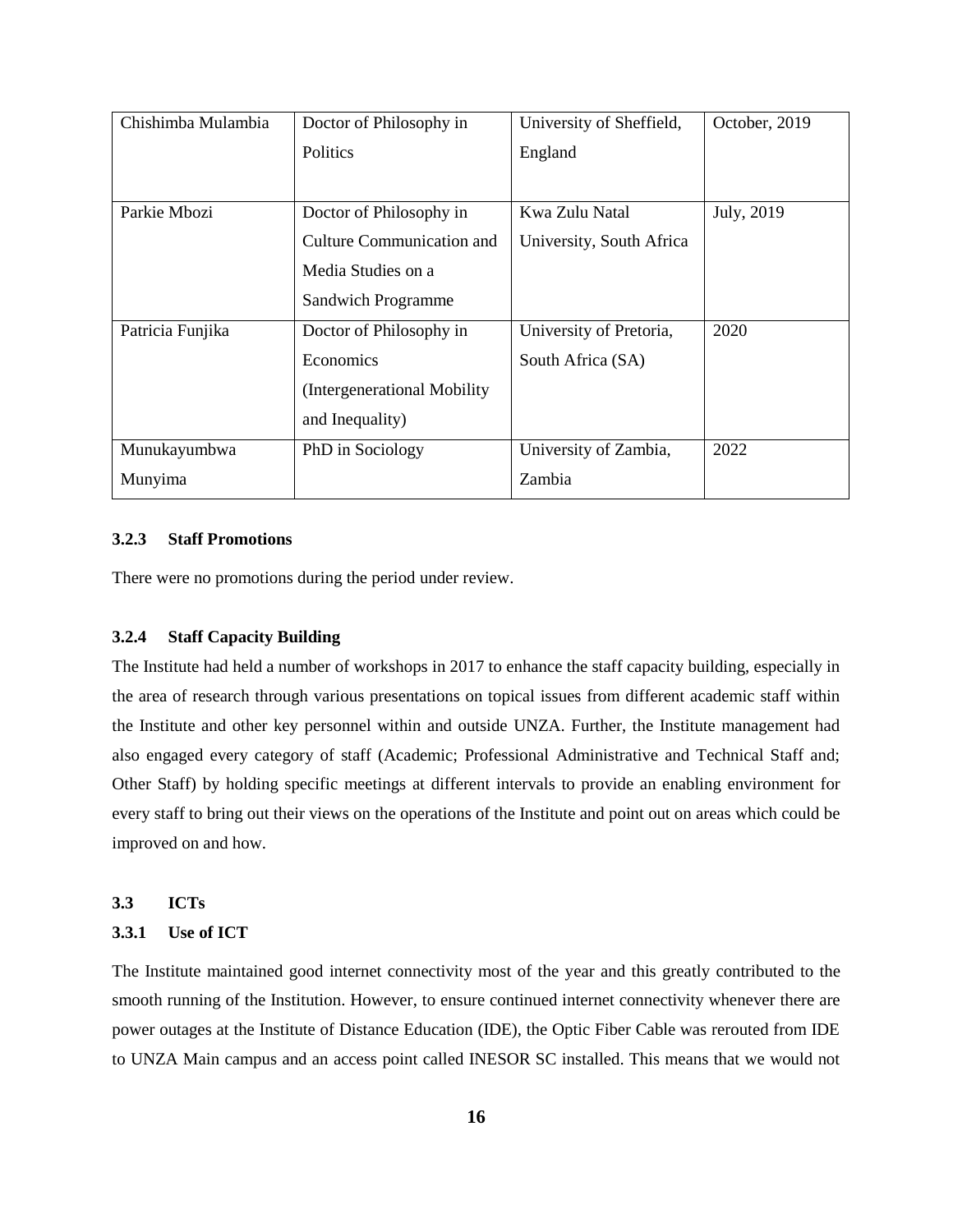depend on IDE for internet access and therefore our internet connection would not be disrupted whenever there were power outages at IDE.

#### <span id="page-23-0"></span>**3.4 Library and Information Services**

The following are the activities that the Elizabeth Colson Research and Documentation Centre during the period under discussion:

- Two (2) students from UNZA studying for their Library and Information Studies Degree and one (1) from the Evelyn Hone College who are studying for their Diploma in the same field were hosted at the Documentation Centre as partial fulfilment of their study programme.
- The Institute was part of the schools and units that exhibited at the 2017 International Trade Fair as well as the 2017 Agricultural and Commercial Show, where UNZA scooped first prize in the category it was enrolled in at both exhibitions.
- User statistics of the Documentation Centre remained at 9 -10 visitors per day in 2017.
- Routine works of the library such as shelving and shelf reading, cataloguing and classification, e.t.c. also continued. A total of 300 manuscripts and articles were added to the collection thereby increasing the variety of information materials available for use.

### <span id="page-23-1"></span>**3.5 Strategic Partnership**

Promoting partnerships is one of the strategic objectives of the UNZA Strategic Plan (UNZA, 2013- 2017). Guided by this objective, INESOR collaborates with various National, Regional and Global Institutions. The partnerships serve different purposes, technical, financial and knowledge base sharing and building. The Institute acknowledges the need for concerted efforts in addressing some of the challenges that society continues to grapple with. In this vein, the Institute continues to identify Institutions that it can create synergies with. Currently, the Institute has been maintaining the following partnerships:

### <span id="page-23-2"></span>**3.5.1 Kyoto University**

The Urban Development Research Programme (UDRP) is also managing an on-going academic exchange and research cooperation between INESOR and Kyoto University of Japan which is expected to run up to 2016. This cooperation is funded by the Japanese Government. The overall objective of this programme is to foster academic cooperation and exchange between INESOR, Graduate School of Asia and African Studies (ASAFAS) and Centre for African Area Studies (CAAS) of Kyoto University. Under these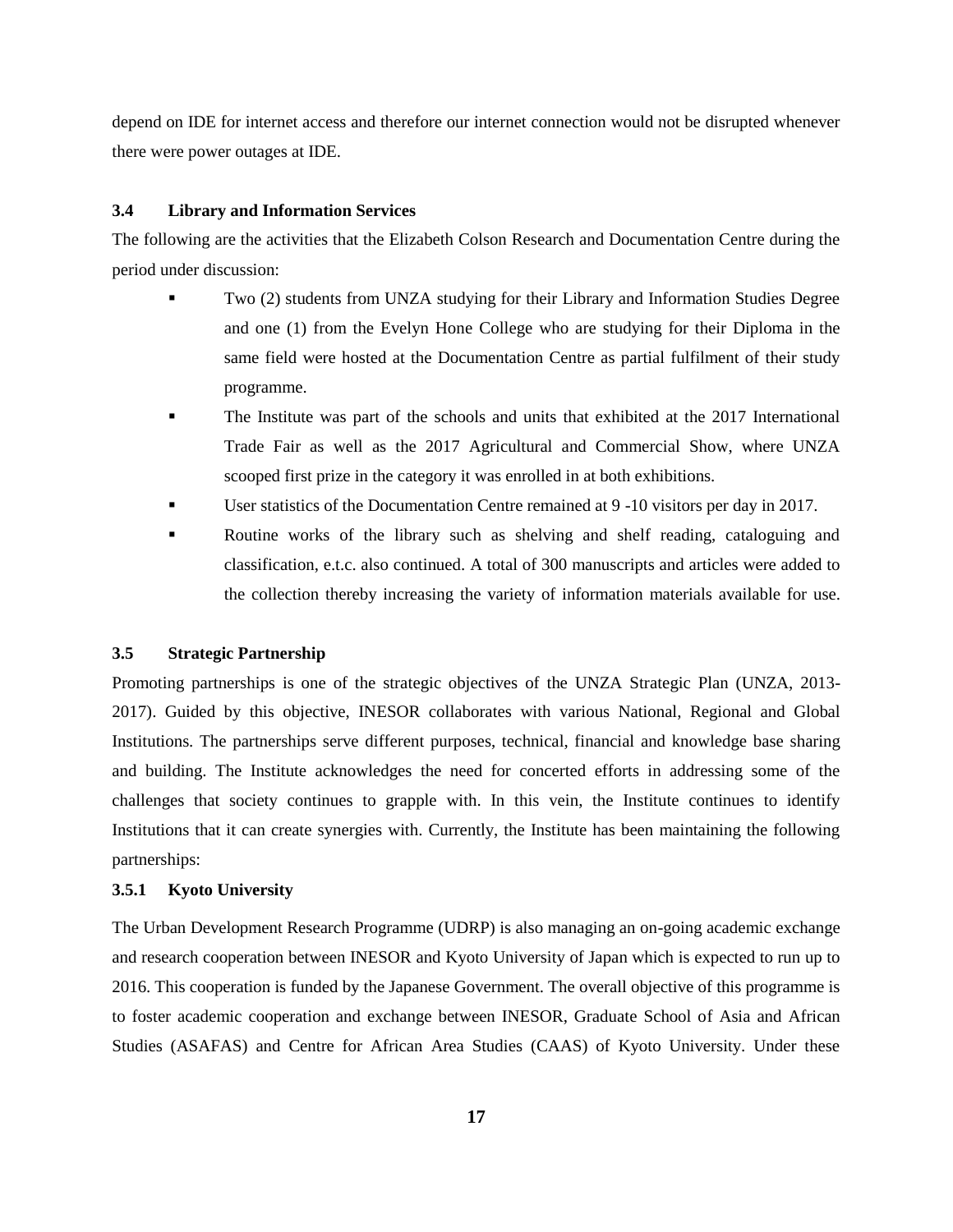arrangements, there has been exchange of scientific materials, publications and information; exchange of research members; and joint research and research meetings/symposia.

#### <span id="page-24-0"></span>**3.5.2 Ministry of Finance and National Planning**

Under this partnership, INESOR through its Capacity Building for Policy and Programming Project (POLYGRAM) coordinated by the Economic and Business Research Programme (EBRP), has been collaborating with the Ministry in order to build capacities of professionals by offering short training courses in various fields. The purpose of this partnership is to bridge the gap between industry and academia by developing an integrated approach to ensure that policy makers and industry expectations are met without any compromise on the academic aspirations of the Institute. These trainings are aimed at raising the capacities of Researchers, Policy Makers and Program Managers to engage more effectively and achieve evidence based policy and program decision-making. As a result of this engagement, the Institute has been recognized as a National Centre for Capacity Development in Monitoring and Evaluation for the Government of Zambia (GRZ).

#### **3.5.3 Research, Monitoring and Evaluation MOU with World Vision Zambia (WVZ)**

INESOR has been identified by WVZ as a research monitoring and evaluation partner for WVZ. This follows a long standing relationship with WVZ resulting from the excellent performance of INESOR in the two assignments the institution previously engaged in with WVZ. These were Sustainability through Economic Strengthening Prevention and Support for Orphans and Vulnerable Children (STEPS OVC) and Impact Evaluation of Savings and Internal Lending Communities (SILC). The memorandum of Understanding (MoU) resulted in INESOR being awarded a consultancy to design and implement a national baseline study for all World Vision technical programs in all area programs around the country.

#### <span id="page-24-1"></span>**4.0 Academic Matters**

### <span id="page-24-2"></span>4.1 Teaching and learning

In addition to undertaking research, academic members of staff also participated in teaching, supervision and examination of students in various departments across the university as required by central administration. Some of the courses that were taught include:

- Forced Migration (SS 911)
- Gender Studies (GDS 5312)
- Veterinary Public Health (VMD 6800)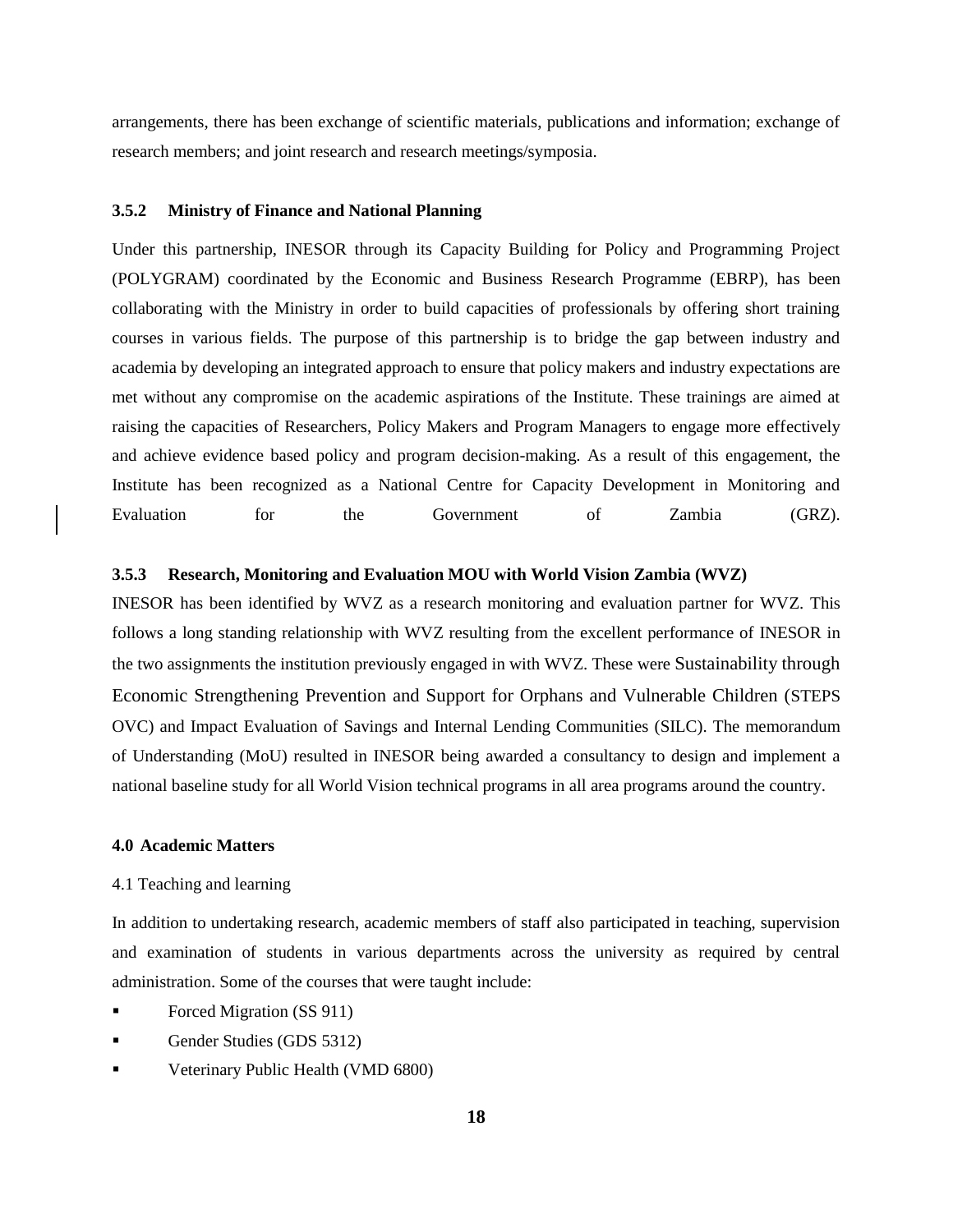- Environmental Microbiology (BIO 4321)
- Reproductive Health (DE 915)
- Gender and Health (GDS 512)
- Urban Sociology (SC 310)
- Statistics: Techniques and Methodology for Economics (ECN 2331)
- Micro Economics Theory for Policy (EPM 5111)
- **Public Sector Economics (EPM 5155)**
- **Exambian Cultures and Ceremonies (ZCC 2000)**
- Strategic Communication for Health and Development (ZCS 9070)
- Research Methodology in Development Studies (DEV 5000)

Academic Members of Staff at the Institute were also actively involved other aspects of teaching such as supervision and manual development as follows:

- Dr. Sydney Malama supervised two (2) Masters Students from the Veterinary and Medicine Schools and a PhD student in the School of Medicine.
- Prof. Mubanga Kashoki participated in the compilation of a Sociolinguistic Reader for the Department of Socio- Linguistics in the School of Humanities and Social Sciences.

## **4.2 Research and Innovations**

Over the years INESOR has undertaken a wide range of operational/development research and evaluation studies and program reviews in various fields, including gender and knowledge attitudes and practices (KAP) surveys, among others, for a wide range of organizations including Government departments, NGOs, and national and international development agencies. Below is a summary of the research works conducted during the period under review:

| Title of Research           | <b>Brief Description</b>            | <b>Funders</b>             | <b>Start and</b>   |
|-----------------------------|-------------------------------------|----------------------------|--------------------|
| <b>Project</b>              |                                     |                            | <b>Finish Date</b> |
| Bridging the Gap,           | The purpose of this research is to  | <b>Economic and Social</b> | November           |
| <b>Examining Disability</b> | conduct a comprehensive analysis to | Research Council           | $2015 -$           |
| in Four African             | explore the apparent gaps between   | (ESRC)/ University         | November           |
| Countries, Household        | policy formulation and              | College, London            | 2018               |
| Survey                      | implementation.                     |                            |                    |
| <b>Levers of Success</b>    | The Levers of Success aims to trace | <b>Leonard Cheshire</b>    | May, 2015-         |
|                             | the enabling factors that have      |                            | November,          |

**Table 4: Summary of 2017 Research Projects**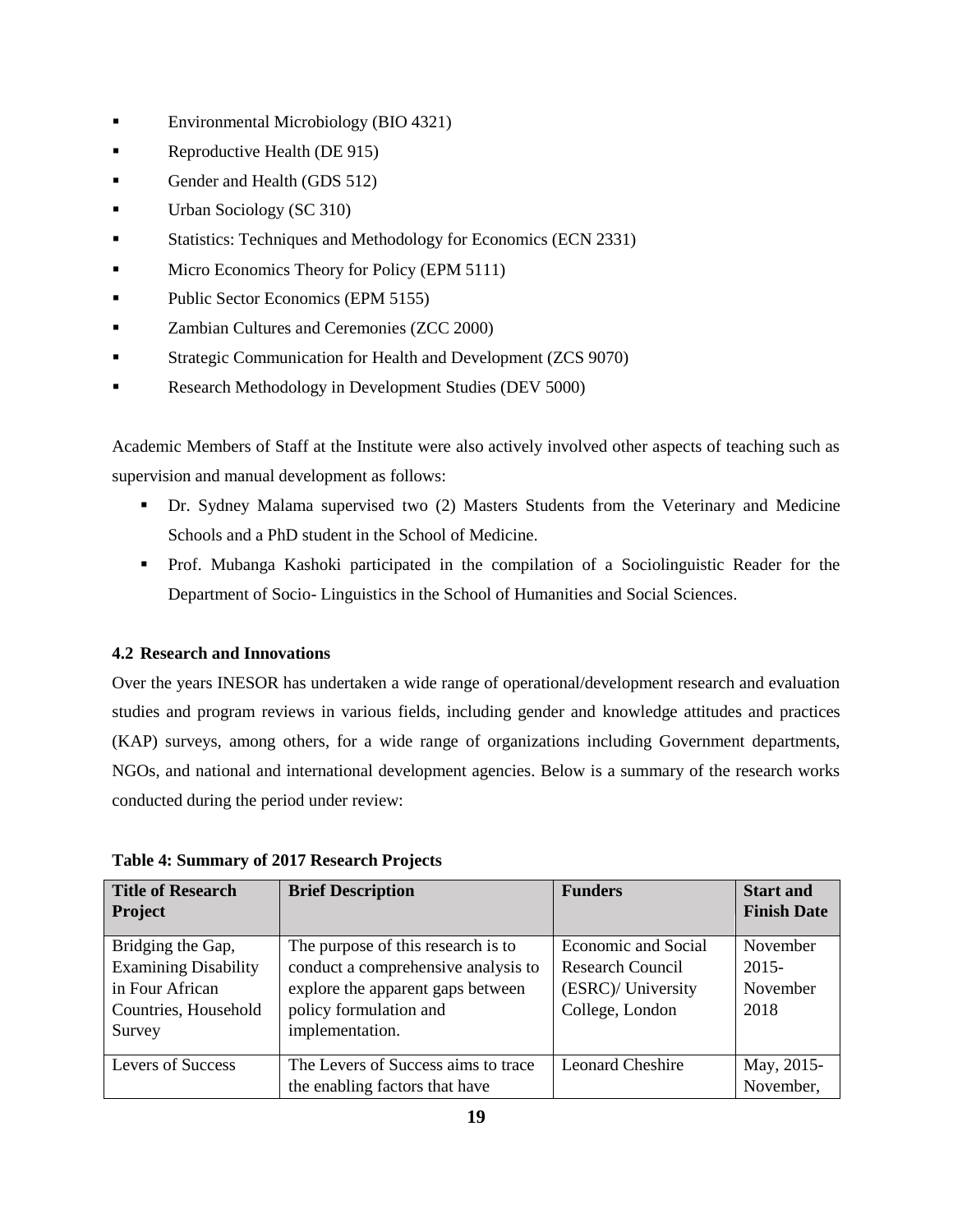|                                                                                                    | contributed to the success of selected<br>persons with disabilities who are<br>deemed as being successful. This is<br>with the aim of empirically<br>documenting the factors that enable<br>persons with disabilities to succeed<br>in life.                                                                                                                                    | Disability                                                                                                          | 2018                                  |
|----------------------------------------------------------------------------------------------------|---------------------------------------------------------------------------------------------------------------------------------------------------------------------------------------------------------------------------------------------------------------------------------------------------------------------------------------------------------------------------------|---------------------------------------------------------------------------------------------------------------------|---------------------------------------|
| Transforming<br><b>Household Resilience</b><br>in Vulnerable<br>Environments (Thrive)              | The objective of this study was to<br>assess the impact of the study to<br>improve livelihood security.                                                                                                                                                                                                                                                                         | World Vision Zambia<br>(WVZ)                                                                                        | January-<br>August 2017               |
| Realigning Agriculture<br>for Improved Child<br>Nutrition (RAICN)                                  | This was an end line evaluation<br>meant to assess the impact of the<br>project on the nutritional status of<br>the children.                                                                                                                                                                                                                                                   | <b>WVZ</b>                                                                                                          | March-<br>August 2017                 |
| Decent Work (DW)<br>Mainstreaming in the<br><b>Integrated Rural</b><br><b>Development Strategy</b> | The aim of the study was to<br>systematically diagnosis the Decent<br>Work (DW) deficits to explain the<br>underdevelopment and poverty in the<br>rural economy in Zambia. Second,<br>integration and mainstreaming of<br>decent work issues in the Integrated<br><b>Rural Development Operation</b><br>Strategy (IRDOS) under the Seventh<br>National Development Plan (7NDP). | <b>International Labour</b><br>Organisation (ILO),<br>Ministry of Finance and<br><b>National Planning</b><br>(MFNP) | December<br>2016-<br>December<br>2018 |
| Factors influencing<br><b>Trade Union</b><br>Effectiveness in the<br>Public Service in<br>Zambia   | The main purpose of the study was<br>to contribute to existing knowledge<br>about the effectiveness of trade<br>unions in meeting workers'<br>expectations in Zambia.                                                                                                                                                                                                           | UNZA/INESOR - PhD<br>Research                                                                                       | August<br>$2013-$<br>December<br>2017 |
| Refugee Economies in<br>Zambia: Livelihoods<br>and Challenges                                      | The purpose of this study was to<br>nurture a better understanding of<br>refugees' economic activities and<br>their interactions with host<br>communities in Zambia in order to<br>provide the Zambian public and<br>Government with a better informed<br>perspective on refugees' economic<br>activities and potential.                                                        | <b>United Nations High</b><br>Commission for<br>Refugees (UNHCR)                                                    | September<br>2016-<br>January<br>2017 |
| Refugee Livelihoods<br>Study                                                                       | The purpose of this study was<br>understand refugee's livelihood<br>activities and the challenges they                                                                                                                                                                                                                                                                          | <b>UNHCR</b>                                                                                                        | September<br>2016-<br>January         |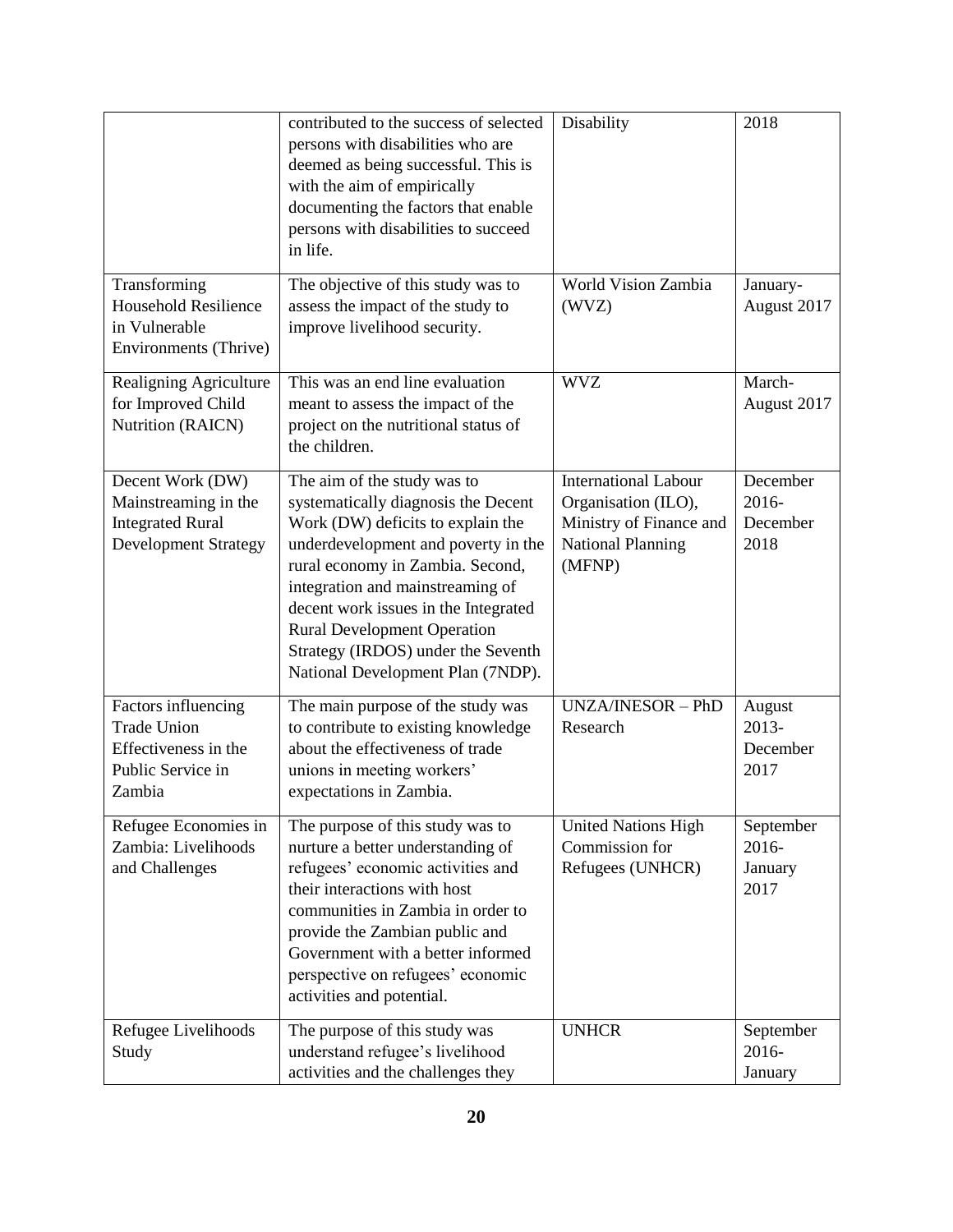|                                                                                                                                                                                                  | experience in both rural settlements<br>and Lusaka urban to inform<br>refugees' policy review.                                                                                                                                                                                                                                                                                                                                                                                               |                                                                           | 2017                                   |
|--------------------------------------------------------------------------------------------------------------------------------------------------------------------------------------------------|----------------------------------------------------------------------------------------------------------------------------------------------------------------------------------------------------------------------------------------------------------------------------------------------------------------------------------------------------------------------------------------------------------------------------------------------------------------------------------------------|---------------------------------------------------------------------------|----------------------------------------|
| <b>Annual Progress</b><br>Review of the Six<br><b>National Development</b><br>Plan (SNDP)                                                                                                        | This was an assessment of the<br>progress made with regards to the<br>implementation of the Sixth National<br>Development Plan (SNDP).                                                                                                                                                                                                                                                                                                                                                       | Ministry of National<br><b>Development Planning</b><br>(MNDP)             |                                        |
| <b>World Vision</b><br><b>Technical Programme</b><br><b>Baseline Survey</b>                                                                                                                      | The purpose of this study was to<br>evaluate the projects World Vision<br>has been implementing in its field<br>areas in readiness for the next round<br>of interventions.                                                                                                                                                                                                                                                                                                                   | <b>WVZ</b>                                                                | $June -$<br>December<br>2017           |
| POLYGRAM -<br>Opinion Poll on<br><b>National Debt Level</b><br>Perceptions                                                                                                                       | The purpose of this opinion poll was<br>find out national perceptions on the<br>national debt level.                                                                                                                                                                                                                                                                                                                                                                                         | Institute of Economic<br>and Social Research<br>(INESOR)                  | October<br>$2015 -$<br>January<br>2017 |
| Urbanization and<br><b>National Development</b><br>Planning in Zambia                                                                                                                            | Using Zambia as a case study, this<br>project focuses on the national<br>development planning process,<br>content and implementation to<br>answer two key questions: i) is<br>urbanisation's potential being<br>harnessed and leveraged for<br>achieving Zambia's national and<br>sectoral development goals? If not,<br>why? ii) What can be done to ensure<br>urbanisation is better harnessed and<br>leveraged to enable the achievement<br>of these development goals and<br>priorities? | <b>United Nations</b><br><b>Economic Commission</b><br>for Africa (UNECA) | June 2017-<br>March 2018               |
| Development of the<br>Ministry of Labour<br>and Social Security<br>Five Year Strategic<br>Plan for Labour<br><b>Market Information</b><br>and Statistics (2018-<br>2022) and a Data<br>Catalogue | The purpose of this study is to<br>Ministry of Labour and<br>develop a five year strategic plan<br>Social Security (MLSS)<br>that provides a vision for Labour<br>Market Information and Statistics<br>(where the sector wants to go) and<br>strategies to deliver the LMIS vision<br>(how the sector wants to get there).                                                                                                                                                                   |                                                                           | May 2017-<br>March 2018                |
| <b>Executive Opinion</b><br>Survey                                                                                                                                                               | The Executive Opinion Survey is a<br>major component of the Global<br>Competitiveness Report produced by                                                                                                                                                                                                                                                                                                                                                                                     | World Economic<br>Forum (WEF)                                             | January<br>2017-<br>December           |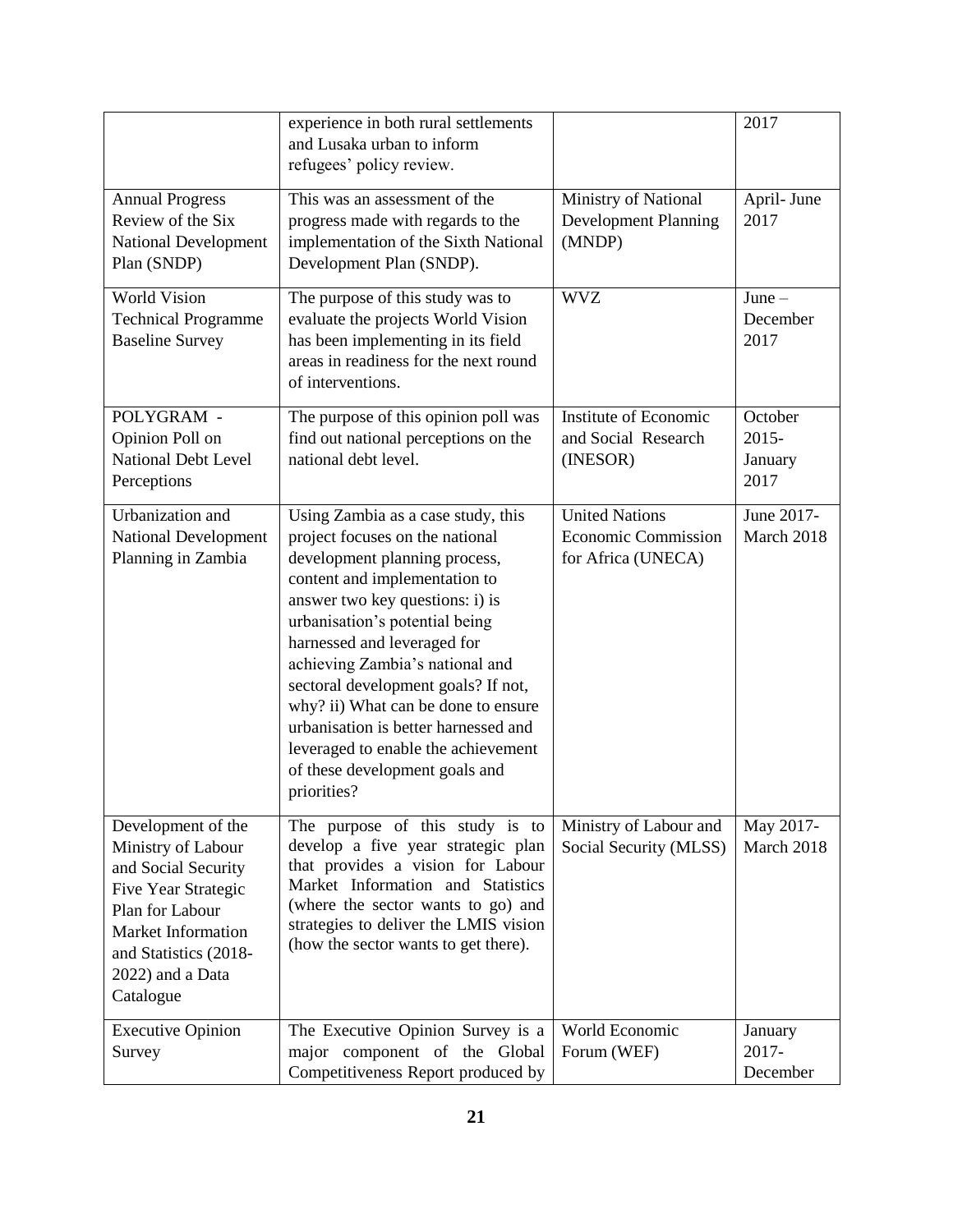|                                                                                                                              | the World Economic Forum. The<br>conducted<br>Executive<br>globally<br>Opinion Study presents an annual<br>measure of a nation's economic<br>and its<br>ability<br>environment<br>to<br>achieve sustained growth.                                                                                                                                                                                                                                       |                                                                                | 2017                                    |
|------------------------------------------------------------------------------------------------------------------------------|---------------------------------------------------------------------------------------------------------------------------------------------------------------------------------------------------------------------------------------------------------------------------------------------------------------------------------------------------------------------------------------------------------------------------------------------------------|--------------------------------------------------------------------------------|-----------------------------------------|
| <b>Innovative Financing</b><br>Mechanism in the<br>SADC region                                                               | The main objective of was research<br>project is to analyse the various<br>education financing models that the<br>Africa<br>Southern<br>Development<br>Community (SADC) region and<br>other actors have been using over the<br>$5-10$<br>years<br>in<br>advancing<br>last<br>inclusive education in the context of<br>rights-based approaches.                                                                                                          | <b>African Network</b><br>Campaign for<br><b>Education</b> for All<br>(ANCEFA) | July 2017-<br>September                 |
| <b>Options for Reducing</b><br>Corruption in<br>Procurement in the<br><b>Construction Sector:</b><br>The Case of Zambia.     | The purpose of this study is to<br>identify<br>options<br>of<br>reducing<br>Corruption in procurement in the<br>Construction sector in Zambia.                                                                                                                                                                                                                                                                                                          | Anti-Corruption<br>Commission (ACC)                                            | January<br>$2017 -$<br>December<br>2018 |
| Perception Study on<br><b>Immigration Services</b><br>in Zambia                                                              | The study sought to find out to what<br>extent information on<br>Zambia's<br>immigration services is easy to get<br>and the levels of satisfaction with<br>overall immigration services among<br>the beneficiaries.                                                                                                                                                                                                                                     | Ministry of Home<br>Affairs (MOHA)-<br>National Immigration<br>Department      | January-<br>December<br>2017            |
| <b>Assessment of Factors</b><br>leading to Malnutrition<br>in Zambia using<br><b>Living Conditions</b><br>Monitoring (LCMS)) | Using existing data from the LCMS,<br>the purpose of this study is to assess<br>drivers<br>of malnutrition<br>the<br>in<br>Zambia.                                                                                                                                                                                                                                                                                                                      | UNZA/INESOR - PhD<br>Research (Reading<br>University)                          | 2013-2018                               |
| Child Health Nutrition<br>Impact Study (chNIS)                                                                               | The purpose of this multi - country<br>study was (1) to measure the impact<br>of CIP on health and nutrition<br>outcomes of children under five (5)<br>years of age; (2) evaluate possible<br>institutional and contextual<br>differences across the selected four<br>(4) countries that may explain<br>differences in child health and<br>nutrition outcomes; (3) review the<br>monitoring/recordkeeping system of<br>the CIP in each country; and (4) | <b>WVZ</b>                                                                     | 2013-2017                               |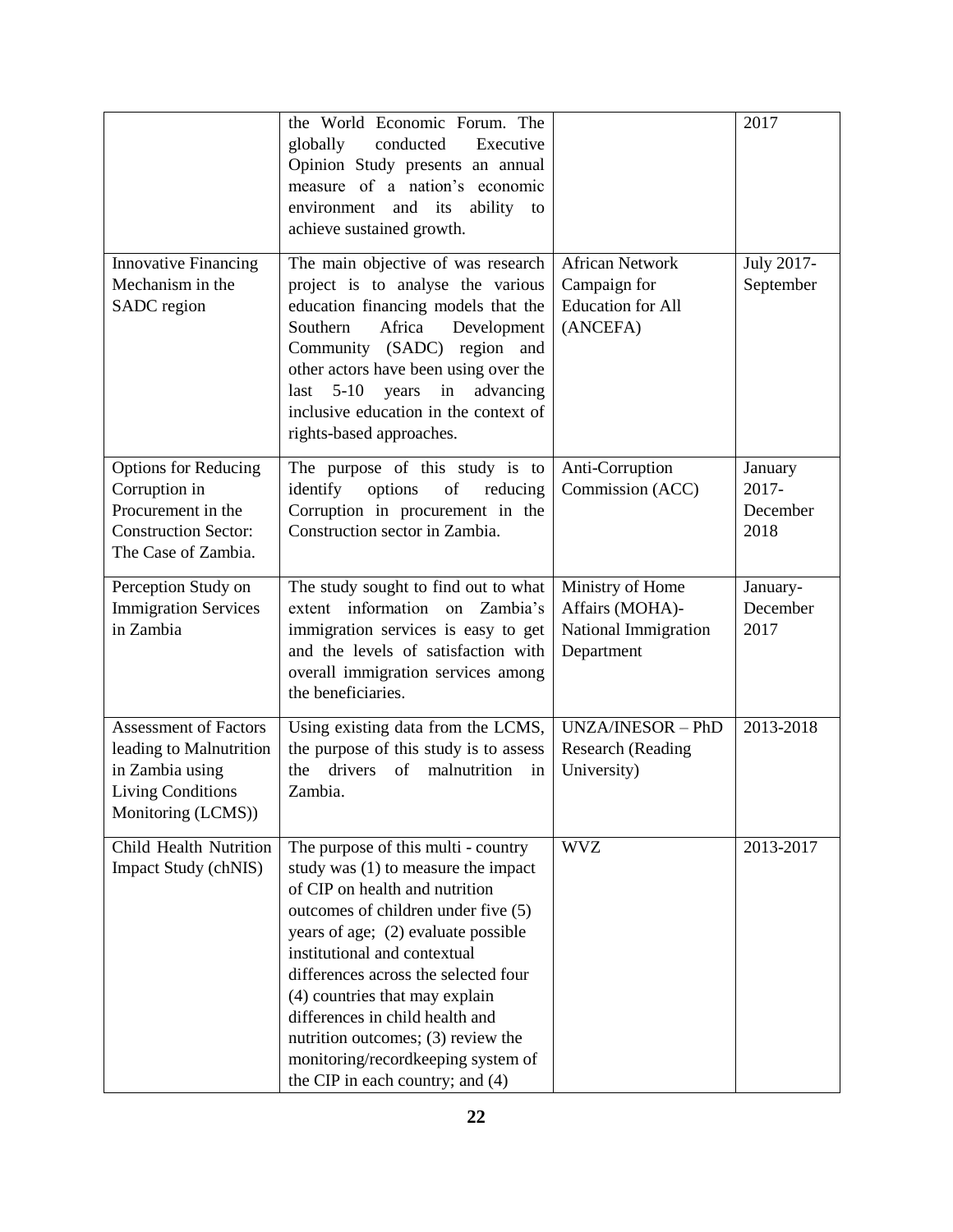|                                                                                                          | assess the cost-effectiveness of the<br>interventions and analyse data for<br>possible sources of differential<br>effects across countries.                                                                                                                    |                                                                                                   |                                      |
|----------------------------------------------------------------------------------------------------------|----------------------------------------------------------------------------------------------------------------------------------------------------------------------------------------------------------------------------------------------------------------|---------------------------------------------------------------------------------------------------|--------------------------------------|
| Integrated Maternal,<br>Neonatal and Child<br>Health                                                     | The study aimed at establish the<br>prevailing health status and issues<br>affecting mothers, infants and<br>children under the age of five within<br>each of the targeted project sites.                                                                      | 2016-2017                                                                                         |                                      |
| Resource Allocation of<br><b>HIV/AIDS</b> Resources;<br>A Case Study of Two<br><b>Districts</b>          | The main aim of this study was to<br>review the programme needs and<br>resource allocation for HIV/AIDS in<br>Lusaka and Kabwe Districts and<br>future financial sustainability in<br>NASF priority areas.                                                     | Avenir Health                                                                                     | July 2017-<br>January<br>2018        |
| Hidden Costs of Anti-<br><b>Retroviral Treatment</b><br>(ART)                                            | The purpose of this study is to<br>understand the hidden costs of ART<br>treatment in Lusaka Province.                                                                                                                                                         | <b>International AIDS</b><br><b>Economic Network</b><br>(IAEN)                                    | $2015 - 2017$                        |
| Documenting<br>Zambia's Hidden<br>Heritage                                                               | The aim of the study was to trace<br>and document slave trade routes,<br>activities and sites in various parts of<br>Zambia. Provinces from which field<br>collected<br>include,<br>data<br>was<br>Copperbelt,<br>Eastern,<br>Luapula,<br>Lusaka and Northern. | <b>United Nations</b><br><b>Education Social and</b><br><b>Cultural Organisation</b><br>(UNESCO)  | February<br>2017-<br>January<br>2018 |
| Desk research for<br>Transformation of<br>Indigenous Zambian<br>Games into<br><b>Commercial Products</b> | This study was based on a national<br>festival which exhibited and<br>documented Indigenous Games.                                                                                                                                                             | Ministry of Tourism<br>and Arts (MOTA)                                                            | 2014 - TBA                           |
| Development of<br><b>National Gender</b><br>Communication<br>Strategy                                    | The purpose of this study was to<br>determine if the low-cost, innovative<br>MA intervention can serve as an<br>effective way to improve reading<br>outcomes for students in Zambia.                                                                           | Ministry of Gender                                                                                | July-<br>December<br>2017            |
| Phase II: Makhalidwe<br>Athu Project                                                                     | The purpose of this study was to<br>determine if the low-cost, innovative<br>MA intervention can serve as an<br>effective way to improve reading<br>outcomes for students in Zambia.                                                                           | <b>United States Agency</b><br>for International<br>Development (USAID),<br>University of Chicago | 2015-2017                            |
| Development of a                                                                                         | The purpose of this study is to                                                                                                                                                                                                                                | <b>UNESCO</b>                                                                                     | March                                |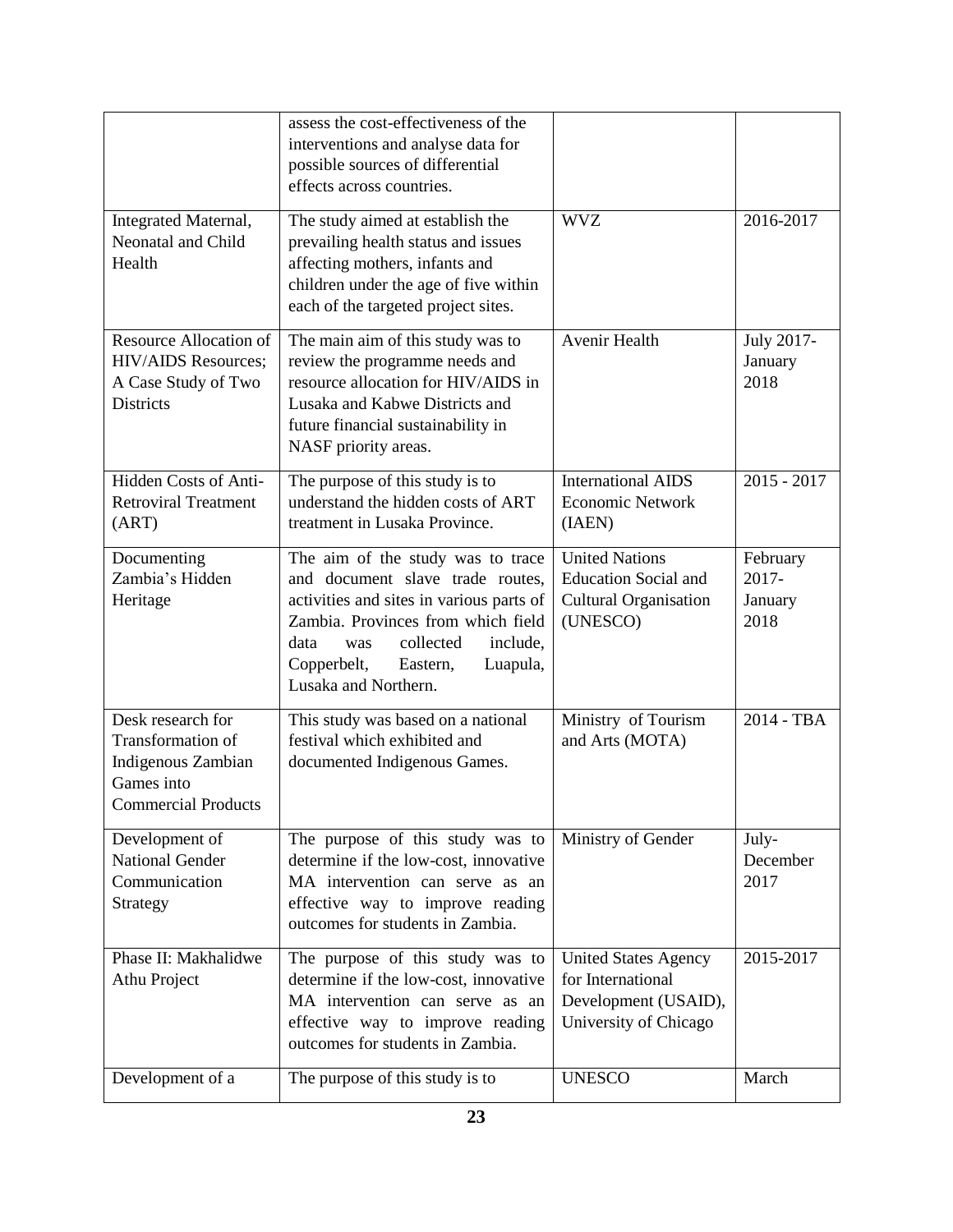| Degree Course in<br>Intangible Cultural<br>Heritage (ICH)<br>Management                                                                     | develop a degree course in ICH<br>Management at the University of<br>Zambia.                                                                                                                                               |                                                      | 2018-<br>March 2021           |
|---------------------------------------------------------------------------------------------------------------------------------------------|----------------------------------------------------------------------------------------------------------------------------------------------------------------------------------------------------------------------------|------------------------------------------------------|-------------------------------|
| Social Impact<br>Assessment                                                                                                                 | This was a study to establish the<br>social impact of a project to produce<br>Anhydrous Ethanol and Electricity<br>using Sugarcane in Mwansabombwe                                                                         | Kumil Energy<br>Limited                              | July-<br>October<br>2017      |
| Stakeholder Survey for                                                                                                                      | district of Luapula province.<br>The purpose of this survey was to                                                                                                                                                         | <b>UNZA</b>                                          | $March -$                     |
| <b>UNZA</b><br>2018-2022<br>Strategic Plan                                                                                                  | collect and analyze data for the<br>development of the University of<br>Zambia Strategic Plan for 2018-<br>2022.                                                                                                           |                                                      | June 2017                     |
| <b>Gender Perception</b><br>Survey                                                                                                          | The purpose of this study was to<br>develop a Gender Communication<br>Strategy for the Ministry of Gender.                                                                                                                 | Ministry of Gender/<br><b>UNDP</b>                   | 2015-2017                     |
| Study on Sexual and<br><b>Gender Based</b><br>Violence in the<br><b>Refugee Camps</b>                                                       | The aim of this study was to generate<br>knowledge<br>of<br>how<br>better<br>the<br>interactions of social, cultural and<br>economic variables influence SGBV<br>dynamics among refugee and host<br>communities in Zambia. | International<br>Organisation for<br>Migration (IOM) | $May -$<br>December<br>2017   |
| Developed Data<br><b>Collection Tools and</b><br>carried out a Survey<br>for the University of<br>Zambia Strategic Plan<br>for 2018 to 2022 | This was a review of the University<br>of Zambia 2013-2017 Strategic Plan.                                                                                                                                                 | University of Zambia<br>(UNZA)                       | January -<br>December<br>2017 |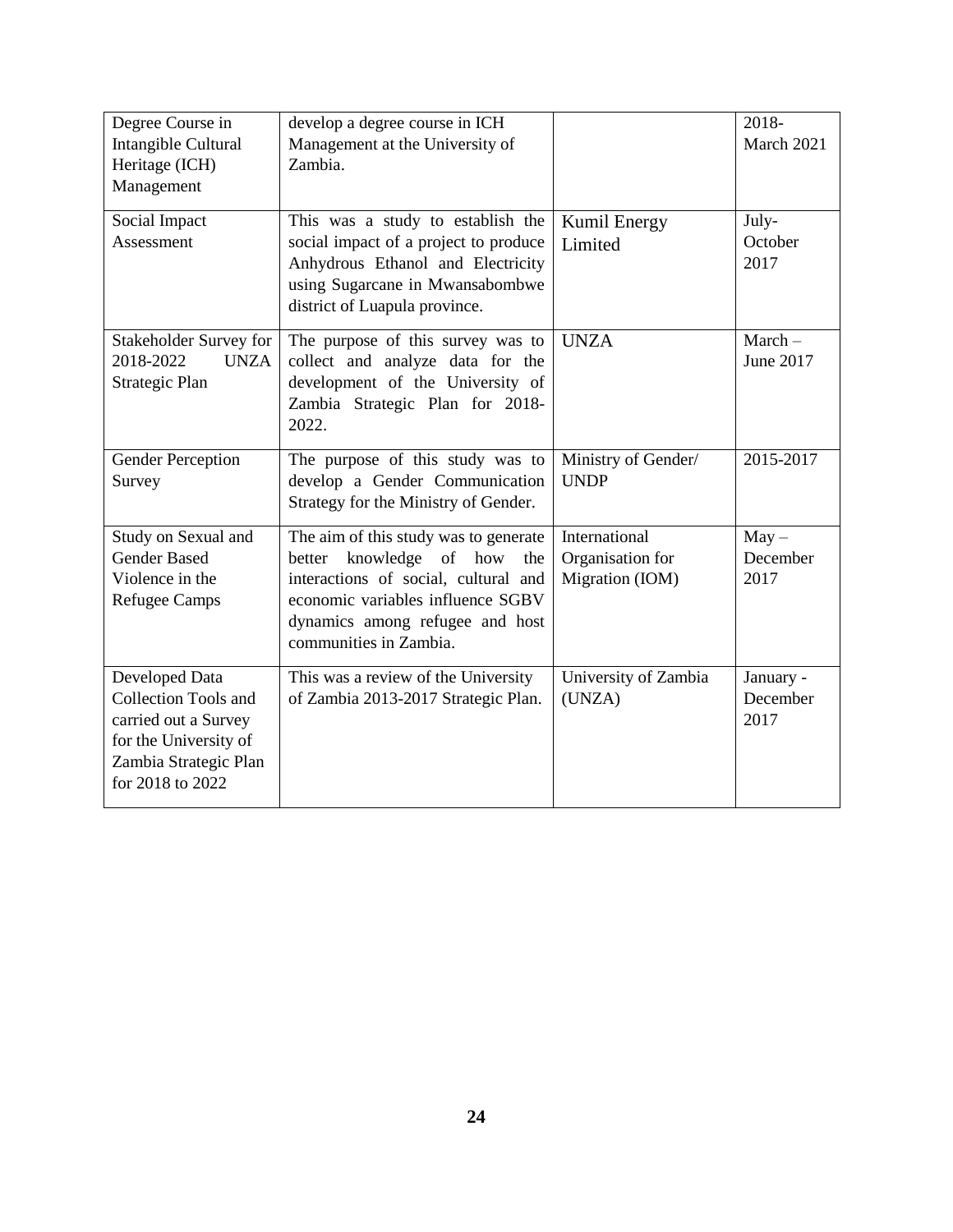# **4.3 Workshops and Seminars**

The Table below gives a summary of the workshops and seminars that were attended by INESOR staff in 2017.

| Theme of the<br>conference                                                                              | <b>Date</b>                    | Country/pla<br>ce of<br>conference                         | <b>Title of paper</b><br>presented                                                                                                                                                                                                               | <b>Main</b><br>presenter                         | <b>Target</b><br>group                                                                                                    | <b>Sponsor</b>                                                       |
|---------------------------------------------------------------------------------------------------------|--------------------------------|------------------------------------------------------------|--------------------------------------------------------------------------------------------------------------------------------------------------------------------------------------------------------------------------------------------------|--------------------------------------------------|---------------------------------------------------------------------------------------------------------------------------|----------------------------------------------------------------------|
| Dissemination<br>Workshop of the<br>Draft Integrated<br>Data Catalogue<br>for the Ministry<br>of Labour | 6<br>October<br>2017           | Zambia/<br>Lusaka -<br><b>New</b><br>Government<br>Complex | Zambia Labour<br><b>Sector Performance</b><br>Framework                                                                                                                                                                                          | Grayson<br>Koyi                                  | Policy<br>Makers in<br>Government                                                                                         | European<br>Union and<br>Ministry of<br>Labour                       |
| Urbanizing<br>Cities and<br>National<br>Planning in<br>Africa                                           | $8 - 11$<br>October<br>2017    | Ethiopia/<br>Addis Abba                                    | Urbanisation and<br>National<br>Development<br>Planning in Zambia                                                                                                                                                                                | Grayson<br>Koyi                                  | Policy<br>Makers and<br>Researchers<br>from<br>selected<br>African<br>Countries                                           | <b>UNECA</b>                                                         |
| <b>National Health</b><br>Research<br>Authority<br>Workshop on<br>Regulations                           | $13 - 18$<br>Novemb<br>er 2017 | Zambia/<br>Lusaka                                          | None - attended as<br>participant                                                                                                                                                                                                                | National<br>Health<br>Research<br>Director       | National<br>Health<br>Research<br>Board<br>Members                                                                        | Ministry of<br>Health                                                |
| Project Review<br>Meeting                                                                               | 19-27<br>Novemb<br>er 2017     | Kampala/<br>Makerere<br>University                         | Mid Term review<br>of the Capacity<br>Building in<br><b>Zoonotic Disease</b><br><b>Management Using</b><br>Integrated<br>Ecosystems Health<br>Approach At The<br>Human-Livestock-<br>Wildlife Interface<br>In The Eastern And<br>Southern Africa | Dr. Musso<br>Munyeme,<br>Dr.<br>Sydney<br>Malama | Principle<br>Investigator<br>the Project<br>in the four<br>different<br>countries the<br>project is<br>being<br>implement | Norwegian<br>Agency for<br>Developmen<br>t<br>Cooperation<br>(NORAD) |

**Table 5: Workshops and Seminars attended in 2017**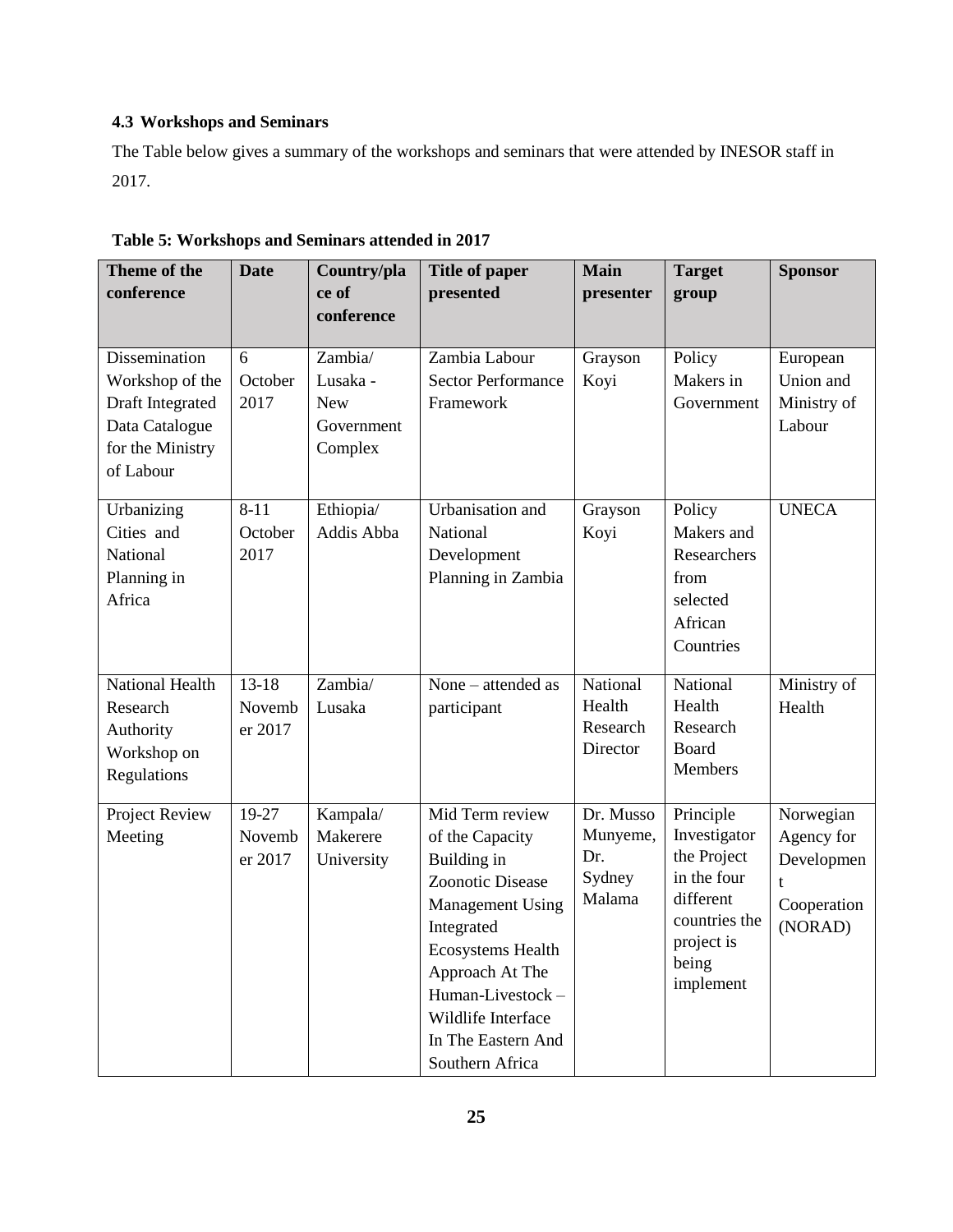|                                                                                                                                      |                                               |                                                                                | (Capazomaninteco)                                                                                                                                                      |                                                                             |                                                                                         |                                                                                                                                          |
|--------------------------------------------------------------------------------------------------------------------------------------|-----------------------------------------------|--------------------------------------------------------------------------------|------------------------------------------------------------------------------------------------------------------------------------------------------------------------|-----------------------------------------------------------------------------|-----------------------------------------------------------------------------------------|------------------------------------------------------------------------------------------------------------------------------------------|
| Bridging the<br>Gap, Examining<br>Disability and<br>Development<br>Partnership<br>Meeting                                            | 26<br>Novemb<br>$er - 2$<br>Decemb<br>er 2017 | Sierra Leone/<br>Freetown                                                      | Household Survey<br>Results for the<br>Disability Study for<br>Zambia                                                                                                  | Richard<br>Bwalya                                                           | Stakeholder<br>s dealing<br>with<br>Disability<br><b>Issues</b>                         | Leonard<br>Cheshire<br>Disability                                                                                                        |
| <b>Twelfth Session</b><br>of the UNESCO<br>Intergovernment<br>al Committee<br>(IGC) meeting                                          | $\overline{4-9}$<br>Decemb<br>er 2017         | Republic of<br>Korea/<br>International<br>Conference<br>Centre- Jeju<br>Island | <b>Twelfth Session of</b><br><b>UNESCO</b><br>Intergovernmental<br>Committee on the<br>Safeguarding of the<br>Intangible Cultural<br>Heritage                          | H.E. Mr.<br>Byong-<br>hyun Lee<br>and Mr.<br>Tim<br>Curtis                  | Twenty four<br>members of<br>the<br><b>UNESCO</b><br>Intergovern<br>mental<br>Committee | <b>UNESCO-</b><br>Paris                                                                                                                  |
| Sexual and<br><b>Gender Based</b><br>Violence in<br>Refugee<br>Settlement<br>Camps and Host<br>Communities<br>Validation<br>Workshop | $\tau$<br>Decemb<br>er 2017                   | Zambia/<br>Ministry of<br>Gender -<br><b>New</b><br>Government<br>Complex      | Findings of the<br>Study on<br>Assessment of<br>Sexual and Gender<br><b>Based Violence</b><br>Situation, Drivers<br>and Response in<br>Kalumbila and<br>Kaoma District | Dr.<br>Mushiba<br>Nyamazan<br>a<br>Edward<br>Chibwili<br>Gertrude<br>Ngenda | Stakeholder<br>s in Sexual<br>and Gender<br><b>Based</b><br>Violence                    | International<br>Organisatio<br>n for<br>Migration<br>(IOM),<br>United<br><b>Nations</b><br>High<br>Commission<br>for Refugee<br>(UNHCR) |
| University of<br>Zambia Council<br>Meeting                                                                                           | 23<br>Decemb<br>er 2017                       | Zambia/<br>Lusaka -<br>University of<br>Zambia Man<br>Campus                   | Findings of the<br><b>Stakeholder Survey</b><br>- Mid-Term<br>Review of the<br><b>UNZA Strategic</b><br>Plan $(2013 - 17)$                                             | Parkie<br>Mbozi                                                             | University<br>of Zambia<br>Council<br><b>Members</b>                                    | University<br>of Zambia                                                                                                                  |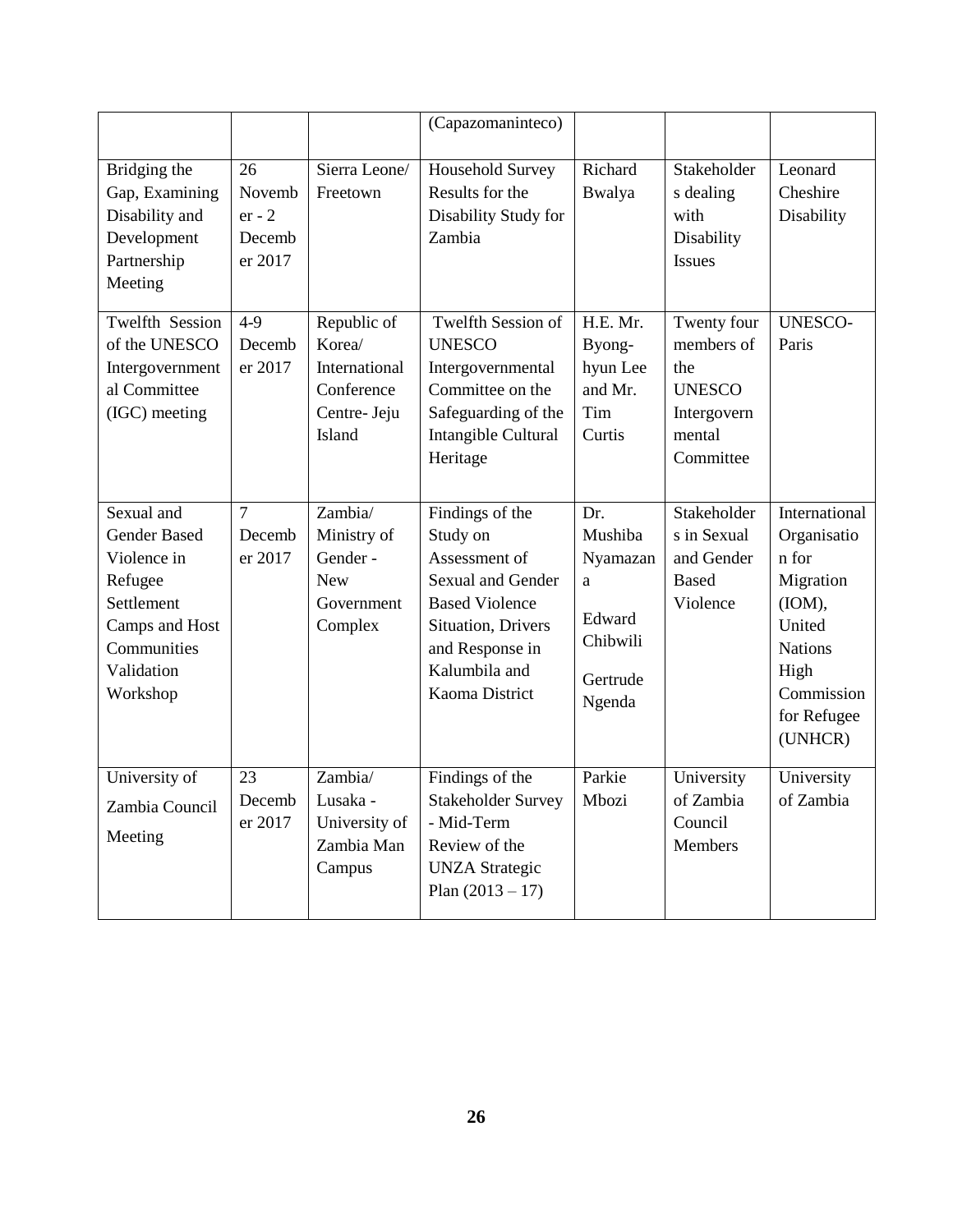#### **4.4 Publications**

Below is a list of publications that were done by INESOR staff during the period under review:

Chiyangi H., Muma, J. B., **Malama**, S., Manyahi, J., Abade, A., Kwenda, G., and Matee, M. L. (2017) **Identification and Antimicrobial Resistance Patterns of Bacterial Enteropathogens from Children aged 0–59 Months at the University Teaching Hospital, Lusaka, Zambia: a Prospective Cross Sectional Study**. BMC Infectious Diseases, 17:117 DOI 10.1186/s12879-017-2232-0

**Macwan'gi**, M., Muya, M., Matakala, L., **Milapo, N.** (2017): **Evolving Cultural Norms at Cross Roads with Legal Frameworks in reducing Corruption in the Procurement of Construction Projects in Zambia. Iraj International Journals. ISBN: 978-93- 86083-340**

Mtalimanja J.L., Simuunza M., **Malama S.,** Muma J.B. (2017). **Epidemiology of Tuberculosis in the Context of HIV and AIDS in Sinazongwe District of Zambia: A Retrospective Analysis**. Health Press Zambia Bull.; 1 (4), 39- 49

Mtonga, F., **Malama**, S., Kwenda, G., Chimana, H., Muma, J. B. (2017). **The Nosocomial Risk of Bacterial Contamination of Surgical Wards at Saint Francis Hospital in Katete District of Zambia**. ARC Journal of Clinical Case Reports. 2017; 3(4):14-18. doi[:dx.doi.org/](http://dx.doi.org/) 10.20431/2455-9806.0304004

Monde, N., Munyeme, M., Muwonge, A., Muma, J.B. **Malama, S.** (2017) **Non-Tuberculous Mycobacteria Recovered from Suspected TB Cases n Namwala District of Zambia**. ARC Journal of Clinical Case Reports. 2017; 3(2):1-7. doi[:dx.doi.org/10.20431/2455](http://dx.doi.org/10.20431/2455) 9806.0302002

Sartelli, M…... **Malama, S**…... et al. (2017) **The Global Alliance for Infections in Surgery: Defining a Model for Antimicrobial Stewardship - Results from An international Cross-sectional Survey** (2017) World Journal of Emergency Surgery. 12:34 /doi 10.1186/s13017-017-0145-2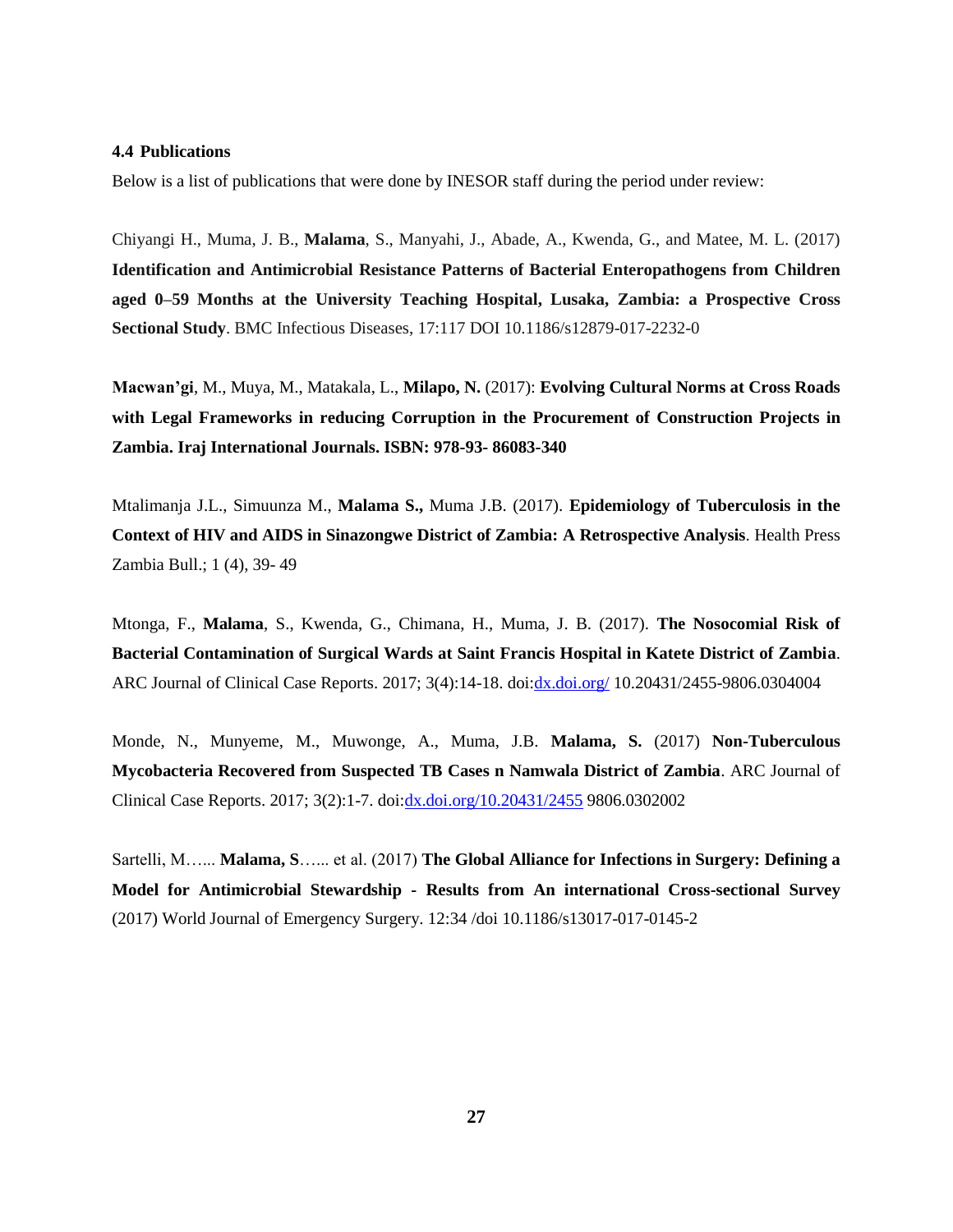### **5. 0 Reflection**

### **5.1 Challenges**

The following are some of the challenges that the Institute experienced during the period under review:

- Inability to attract long term bankable research projects where the Institute can generate sufficient revenue.
- Insufficient funds.
- Low staffing levels due to a number of academic staff being involved in studies.
- Low publication record intermittent water and electricity supply occasioned by the load shedding currently being experienced in the country.

### **5.2 Outlook of the Coming Year**

The following are some of the highlights for 2018:

• Launch of the 2017-2021 Strategic Plan

The 2017-2021 UNZA Strategic Plan is expected to be launched following the coming to an end of the 2013-2017 strategic Plan. Once this is done, the Institute will also be required to domesticate it.

• Improving our Publication record

The Institute recognizes the need for the Institute to be a leader in publishing owing to the fact that it is one of the units involved in full time research. Efforts have been made thus far, however, going forward, we plan to step up publication record by way of disseminating research findings.

• Restoration of INESOR Image

There are plans by Management at the Institute to give INESOR a facelift. This will be done in order to enhance the appearance of the centre especially that no major works been done in the recent times. These works will range from rehabilitation of the drive in, maintenance of the buildings, rehabilitation of the water reticulation system, among others.

• Initiation of New Research Projects The Institute intends to enhance its research profile by initiating long term research projects while